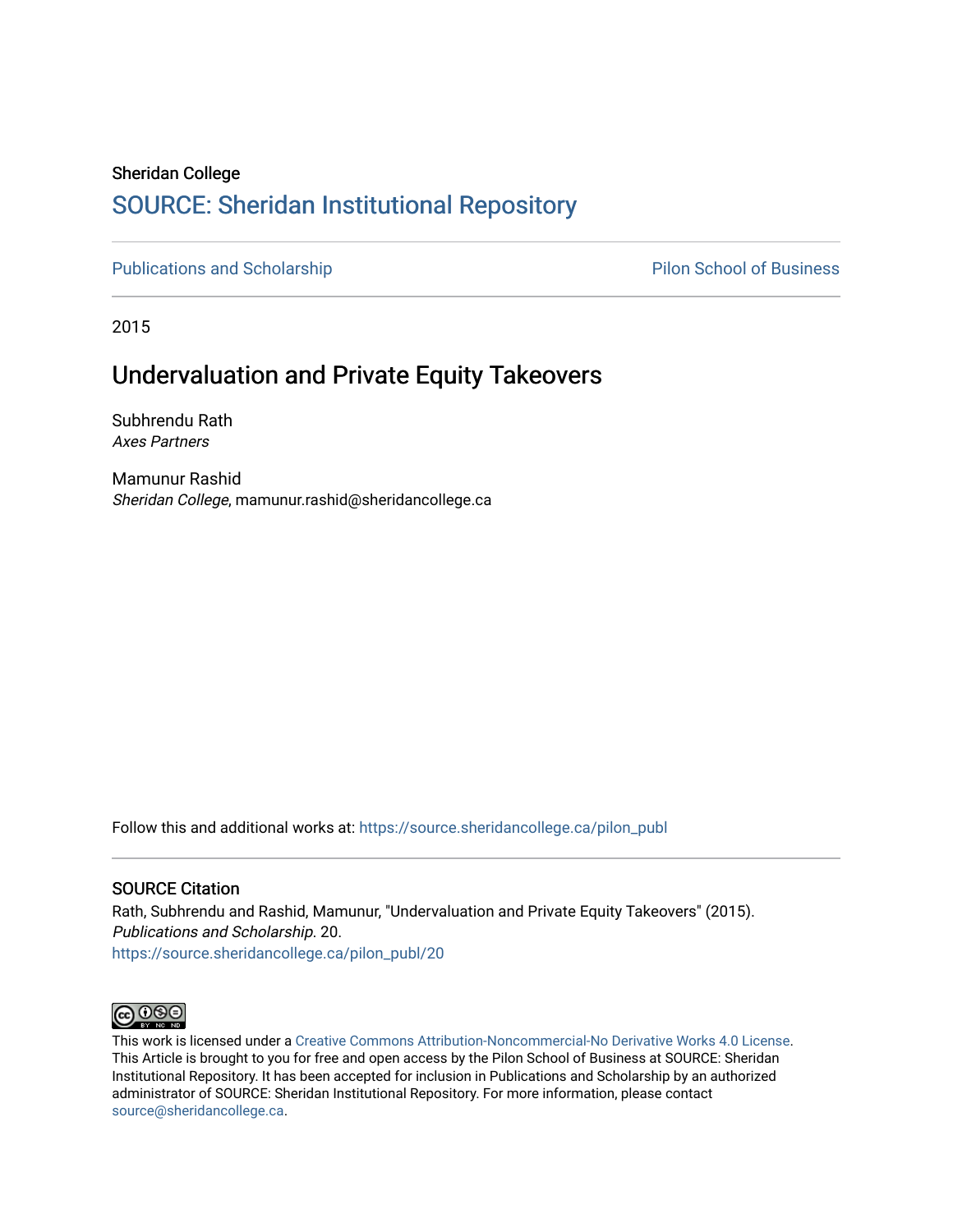*Article*

# **Undervaluation and private equity takeovers**

*Australian Journal of Management* 2016, Vol. 41(4) 735–759 © The Author(s) 2015 Reprints and permissions: sagepub.co.uk/journalsPermissions.nav DOI: 10.1177/0312896215594465 aum.sagepub.com

**Business School** 

■UNSW I



AGSM

## **Subhrendu Rath**

Axes Partners, South San Francisco, CA, USA

# **Mamunur Rashid**

Business Administration Discipline, Khulna University, Bangaldesh

#### **Abstract**

Undervaluation is often offered as an important consideration in private equity transactions. This study analyzes the importance of undervaluation, vis-à-vis information asymmetry, as a determining factor in 'going-private' transactions in Australia. Using a matched sample of firms from 1990 to 2012, we test a predictive choice model. The empirical results show that market undervaluation is a dominant factor in private equity takeovers. These results are robust to alternative measures of valuation, prevailing market conditions, money flows and subperiods.

JEL Classification: **G11, G15**

### **Keywords**

Going private, private equity, valuation

# **1. Introduction**

In February 2007, a consortium of private equity investors known as Airline Partners Australia launched a private takeover bid for Qantas, one of the largest and best known public corporations in Australia. In response, the Qantas board recommended that its shareholders should accept the bid, citing low share-market valuation as the primary reason. In a letter to the shareholders, Qantas chairperson Margaret Jackson indicated that the private equity-led bid was at a substantial premium on the existing share price range: 'Qantas has delivered year-on-year profits, growth and diversification,' Ms Jackson said, 'But while the business had prospered, the Qantas share price has not. The offer is the best available option to enable Qantas shareholders to realise significant value for their investment.'1 Although the bid later collapsed due to mounting pressures of political

**Corresponding author:**

Subhrendu Rath, Axes Partners, South San Francisco, CA 94083, USA. Email: Rath.Subhrendu@gmail.com

Final transcript accepted 8 June 2015 by Karen Benson (AE Finance).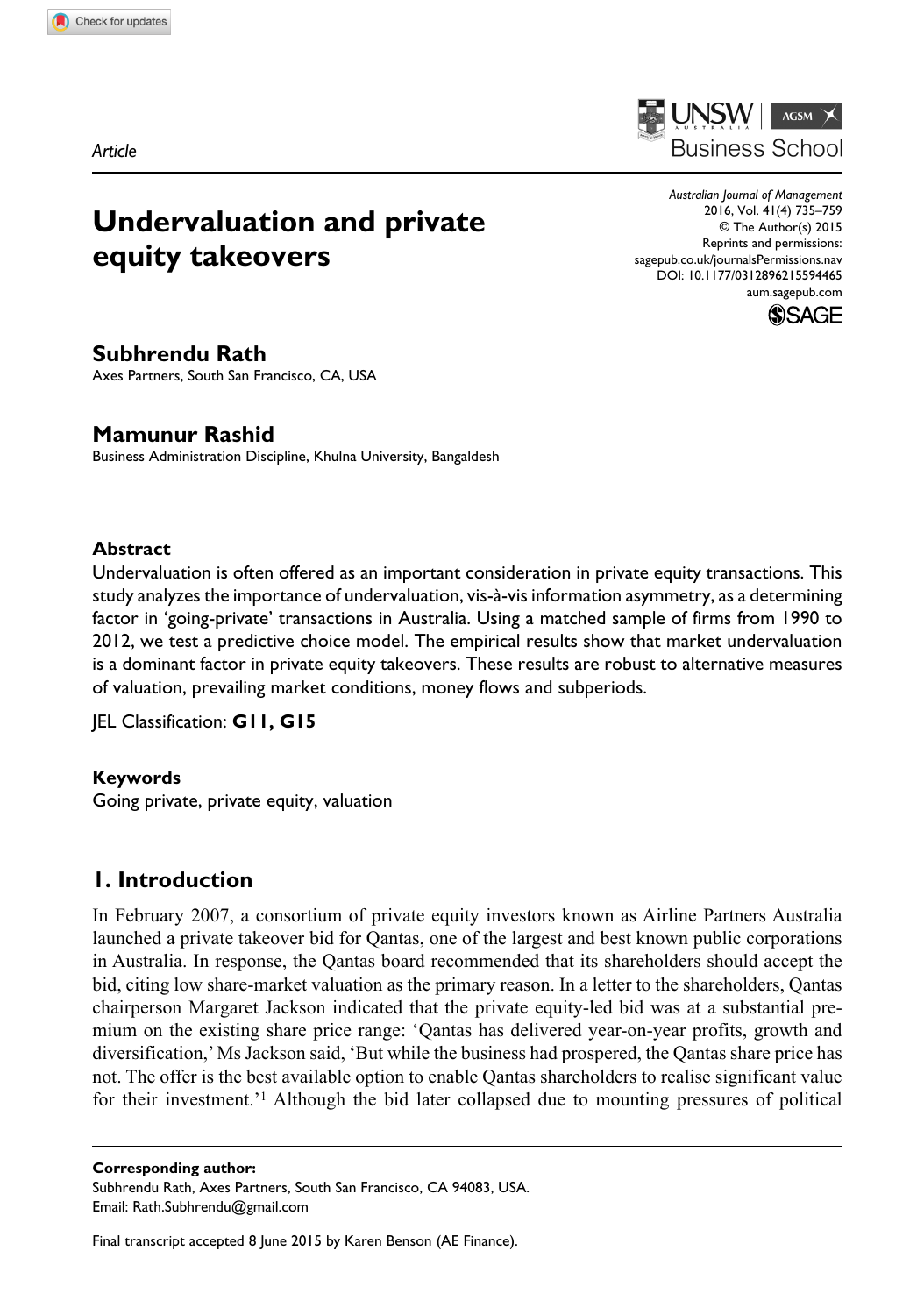concerns and rival bidding, it brought to the fore the most often-cited reason for a public corporation going private: undervaluation.

Despite the major role of pre-transaction valuation and its effect on private equity takeovers, the extant research in this area has been limited. The literature in this area is largely silent on the triggers of these transactions, such as the low valuation in the public market as examined in this paper. A recent paper by Chapple et al. (2010) examines private equity in the Australian context, with a focus on an exploratory investigation into characteristics of private equity transactions. A related paper is by Bugeja and Sinelnikov (2012), which compares the effect of listing status of bidders on premiums paid to acquire the targets. Overall, however, the general nature of information asymmetry and undervaluation and their interplay in the private equity context remain an unexplored area. This paper investigates information asymmetry and undervaluation of Australian firms as a basis for going private.

The rationale to take a firm private due to low valuation in the public market emanates from the undervaluation hypothesis of leveraged buy-outs and private equity takeovers (Opler and Titman, 1993). The undervaluation hypothesis postulates that takeovers and private equity transactions in particular are crafted to create value for shareholders, with the underlying proposition that the firm's public value is substantially below its true asset worth. In order to shed light on this proposition, we examine the extent to which going-private transactions are motivated by valuation characteristics of these public firms. Evidence that going-private transactions are undertaken where firm values are lower would support the undervaluation hypothesis.

We provide evidence that market undervaluation is a dominant factor in the likelihood of firms being involved in private equity transactions in Australia. Specifically, we find several valuation metrics of firms undergoing private equity transactions to be significantly lower than those of a group of comparable firms undergoing public takeovers. We estimate a binary choice model and find that undervaluation of a firm significantly increases the probability of a going-private transaction. Once valuation is introduced as an explanatory factor, the likelihood of private equity takeover (as compared to a merger transaction) changes significantly. For example, a one-half standard deviation decrease in the market-to-book ratio of a firm contributes to more than 50% increase of the probability that the firm will undergo a private equity transaction. This result holds for alternative measures of valuation, effects of prevailing market condition and money flows and various subperiods. Overall, the present study's empirical analysis supports the undervaluation hypothesis of private equity takeovers (Bugeja and Sinelnikov, 2012; Opler and Titman, 1993, Renneboog et al., 2007) in Australia.

Although valuation measures are likely to be primary determinants of the choice to take a firm private, information asymmetry between public investors and informed insiders (which includes private equity investors) can cause the public valuation to be low and contribute to the going-private decision. We conduct comparative tests to ascertain the importance of undervaluation vis-àvis information asymmetry reasons for going private. Our findings suggest that information asymmetry per se is not a sufficient condition for firms going private, but undervaluation is. The analysis in this paper shows that the relation between undervaluation and the likelihood of private equity takeover is much stronger than the corresponding association between private equity takeover and levels of information asymmetry.

In other results, we find that the level of institutional holdings and the probability of private equity transactions are negatively related. The evidence of negative association between institutional holding and private equity transaction could be indicative of the control and information production effects of institutional shareholders. It may be likely that private equity investors avoid paying a control premium in a possible control fight in a bidding contest. Alternately, it also provides support for the importance of information gathering costs to a firm's choice between being private or public (Bharath and Dittmar, 2010).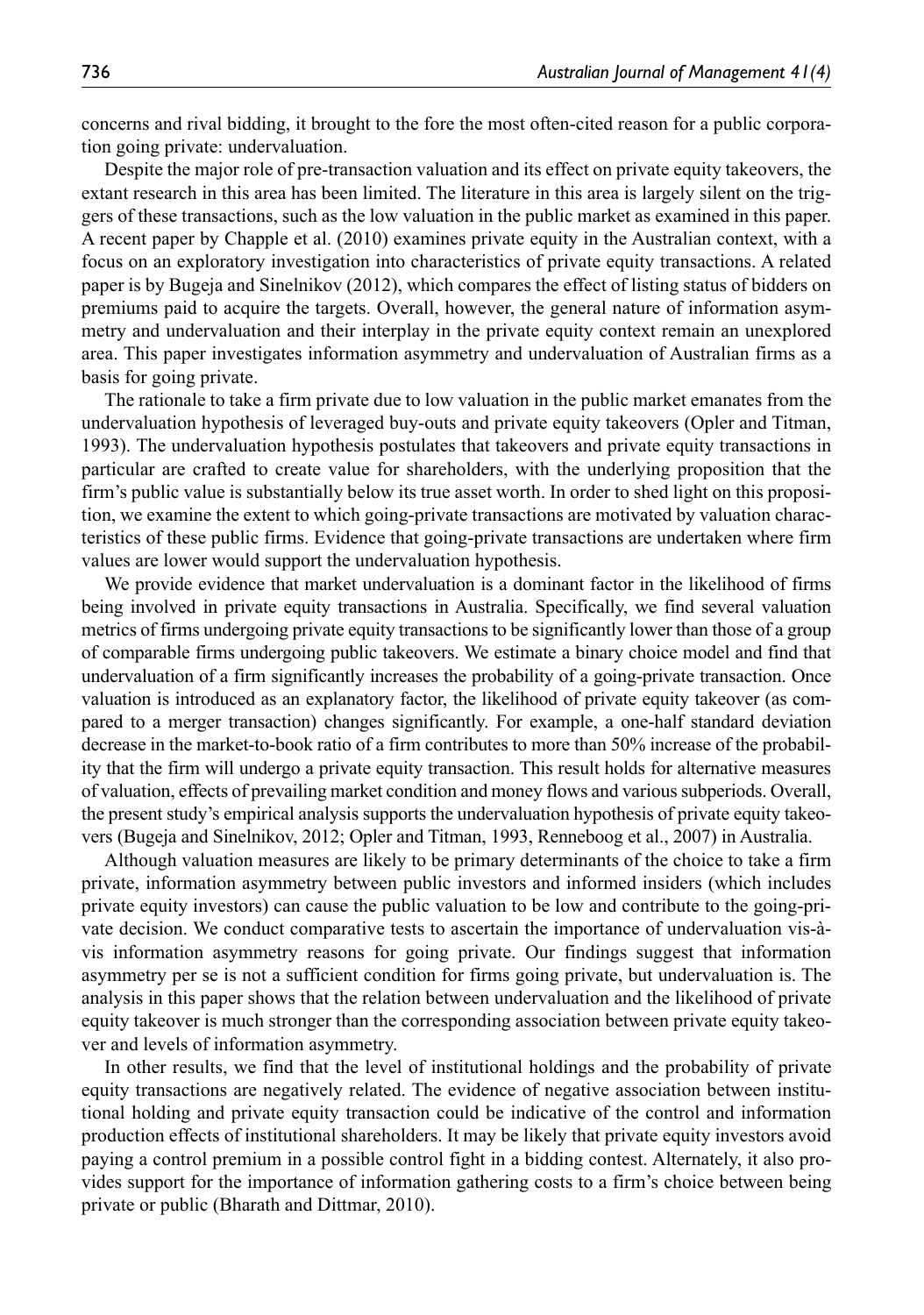To date, empirical research of firms undertaking private equity transactions has primarily focused on resolution of agency conflicts, tax benefits and control issues as motivators of these transactions. Our paper is related to a recent paper by Bharath and Dittmar (2010), who show that the decision to go private can be seen in an information framework in which a publicly listed firm weighs costs and benefits of staying public. Our primary contribution in this article is to empirically show that public valuation in itself is an important driver of private equity transactions. Our empirical results thus validate the idea that firms choose to exit the public market when the high cost of equity due to low valuation, one of the costs of remaining public, possibly becomes more important than the benefits derived from public markets, such as liquidity and access to capital. In addition, the interaction between information asymmetry and undervaluation has not been previously considered in the private equity literature. In this sense, the current study potentially provides a more comprehensive and rigorous test of the undervaluation hypothesis concerning private equity takeovers.

The next section (Section 2) of the paper provides a discussion of the role of undervaluation and information asymmetry in private equity transactions that underpins our research question. Section 2 also provides a background of private equity activity in Australia and research findings with respect to international private equity research. Section 3 explains the data, valuation methods and our empirical model. Section 4 presents the results and Section 5 concludes the paper.

# **2. Hypothesis development and private equity transactions in Australia**

#### *2.1. Valuation and information asymmetry in private equity takeovers*

Private equity takeovers, in their most common form, involve a public-to-private transaction that takes place when a publicly quoted company is taken over by a specialist fund or consortium and the target company goes private through a delisting from the stock market. The reasons and decision to go private are complex with myriad issues, such as information, liquidity, control, agency and other considerations in interplay. Research into private equity takeovers has traditionally focused on the control and value creation aspects of these takeovers. Among others, the influential studies in this area are Lehn and Poulsen (1989) and Kaplan (1989b) for agency costs, DeAngelo et al. (1984) for control and Kaplan (1989a) for tax benefits. Palepu (1990) provides a review of these motivations and explores the effect of takeovers. Nonetheless, the role of public valuation as an independent impetus for private equity transactions has drawn scant attention in the literature. We aim to fill this gap. In this section we draw upon extant theories to focus on the valuation aspects of private equity takeovers to generate empirical propositions of how information asymmetry and undervaluation affect the going-private decision.

A key aspect of a firm's decision to go public via initial public offering (IPO) and stay listed on the stock exchange is to make information about the firm available to the outside investors. Nonetheless, several information asymmetry models highlight the costs associated with information production and dissemination, which can lead to reversing the decision to stay public and push the firm to go private. In the information-theoretic model of Chemmanur and Fulghieri (1999), set in the IPO context but applicable in general, these costs are related to duplicative information production when a firm is faced with a large pool of outside investors, and are ultimately borne by the firm. In order to reduce this cost, a firm may choose to go private if production costs of outside investors increase or the stock price does not reflect accurate information (Bharath and Dittmar, 2010). A related issue in this context is a firm's product market environment and its effect on information dissemination (Campbell, 1979). If disclosure requirements in a public market are likely to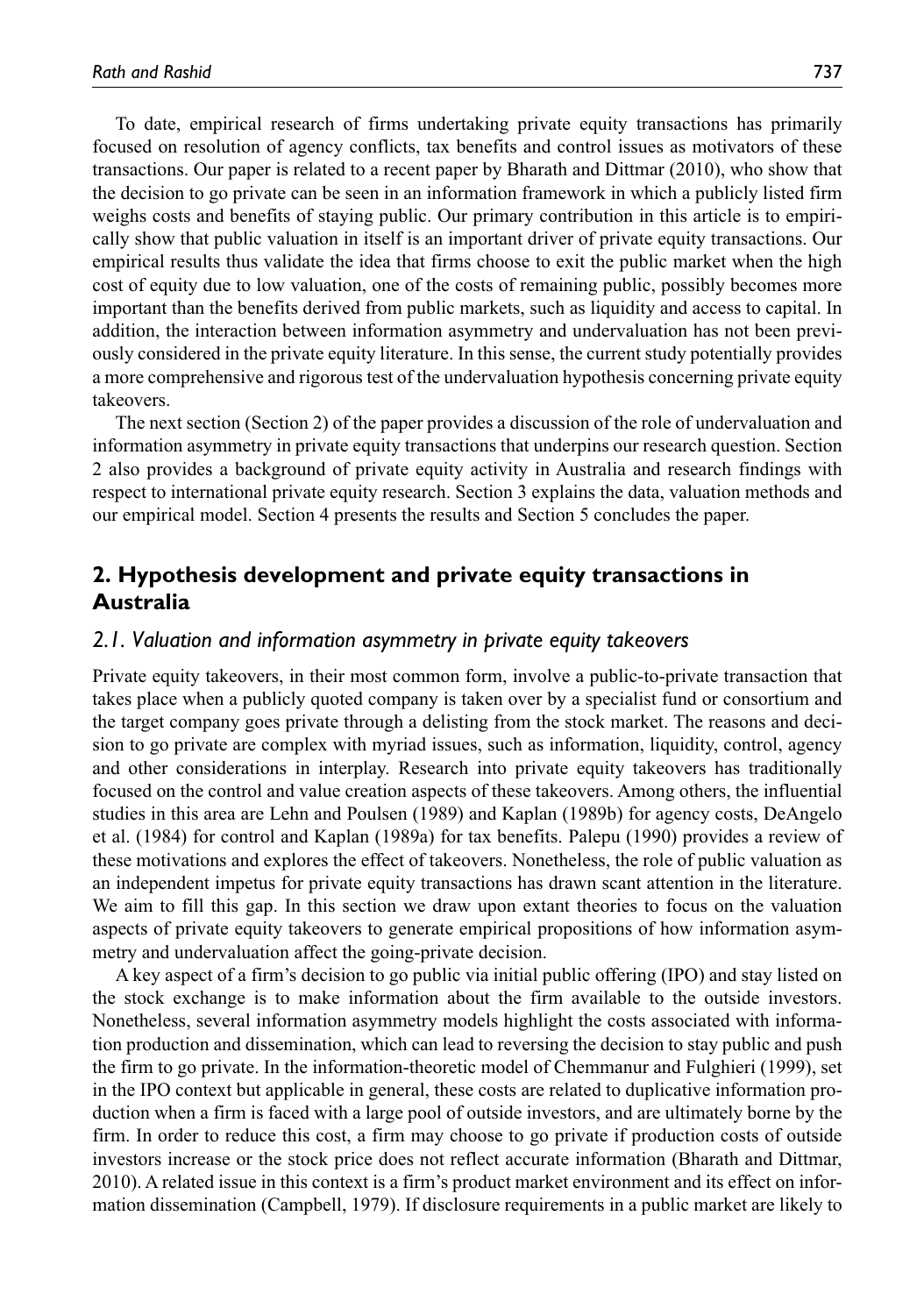force a firm to divulge its competitive information in the product market, they will become an important consideration for the firm to opt out of the public capital market and go private.

The effect of information asymmetry between management and outsiders is that the true worth of a corporation is plagued with valuation errors. The maximum value that can be realized from the assets in place and future investment opportunities is difficult to determine due to lack of publicly available information and the ensuing information asymmetry. Managers, who are likely to have superior private information, often perceive that the share price is undervalued and does not reflect the true potential of their firm. The information asymmetry and the concomitant undervaluation problem are further exacerbated in the capital market. For example, it is difficult to use the equity market to obtain financing, since a low share price is a deterrent in attracting the interest of institutional shareholders and fund managers. The lack of institutional interest, in itself, creates trading illiquidity in the equity market (Bharath and Dittmar, 2010). It is hurdles from low valuation such as those outlined above that provide the incentives, for firm managers and private equity investors alike, to take the firm private in order to 'capture the full value' of an ongoing public corporation.

It is important to note here that we do not distinguish between private equity takeovers initiated by the management and those by outsiders. In private equity takeovers, the material effect of information asymmetry is the perceived undervaluation by the insiders or the private equity consortiums or by both. The effects of information asymmetry are reflected in observable and comparative valuation metrics that are likely to act as key drivers of private equity takeovers. The primary focus in our paper is the effect of information asymmetry and undervaluation per se that is likely to bring forth these takeovers, as illustrated in the anecdotal evidence of the Qantas takeover. In this context, the lack of effective corporate governance structure of a firm can be indicative of the likelihood of a firm being targeted by private equity investors. Clarkson et al. (2015) provide evidence that the governance structure of private equity targets is less effectual as compared to conventional corporate targets. We contend that these governance deficiencies are also likely to be reflected in valuation measures to the extent that private equity investors are motivated to exploit this on a post-takeover basis. Thus, in this study we argue and empirically test the view that firms that are undervalued by the market, perhaps as a result of information asymmetry, are likely to engage in private equity transactions.

The asymmetric information environment between insiders and outside investors in a public capital market is partially mitigated by signaling methods used by the insiders. However, information signaling coupled with a moral hazard creates the well-known adverse selection or 'lemon' problem for all investors (Akerlof, 1970). The adverse selection problem imposes an unavoidable cost on all firms by lowering the average observed firm value in the public market. This cost is particularly severe for young, less well-known firms, which suffer from less market visibility and poor investor recognition. For these young firms, trying to convey information regarding the future investment opportunity set through credible signaling is likely to be more costly than for similar firms in private hands. Thus, in this paper we also propose that firms with smaller, younger and lower visibility profiles (proxies for high information asymmetry) are likely to be the main candidates in facing excessive adverse selection costs and, therefore, likely to prefer to go private to avoid these costs.

Although valuation metrics are the triggers of private equity takeovers, the degree of information asymmetry is the basis of undervaluation. Indeed, some private equity firms pride themselves in creating value for their investors by investing in relatively 'little understood' firms (Metrick and Yasuda, 2011). Regardless of valuation measures, which are relative and transient, firms with a higher degree of information asymmetry should be expected to have a higher private takeover probability, as well. Thus, the relation between undervaluation and the likelihood of private equity takeover is likely to be stronger at high levels of information asymmetry.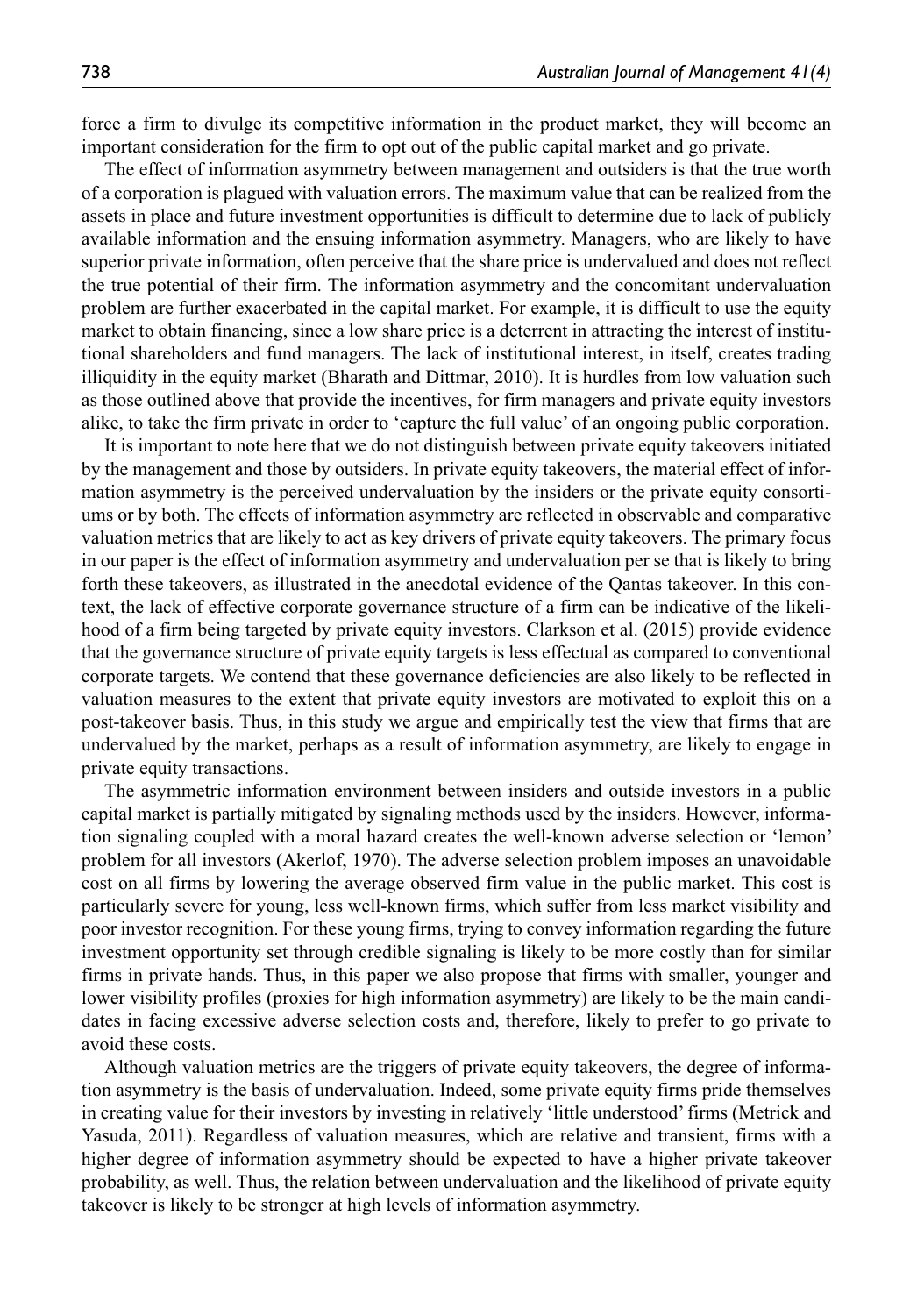#### *2.2. Private equity activities in Australia*

Private equity investment activity in Australia has grown to record levels in recent years. According to the yearbooks of the Australian Private Equity and Venture Capital Association Limited (AVCAL), private equity funds raised in Australia have increased from A\$585 million in 2001 to A\$3,094.74 million in 2012, with commensurate levels of growth over the same years in goingprivate deals. Over this period, the growth in the Australian private equity market has mirrored the general pattern of growth in private equity activities in active private equity markets, such as in the US and UK (Cumming et al., 2007).

The evolution of the private equity market in Australia in the last two decades has paralleled that of the European market, primarily in response to the easier availability of debt capital and gradual recognition of its value creation mechanism (Cumming, 2007). In recognition of the value-enhancing roles of venture capital in the capital markets, in 1997 the Australian government established the Australian Innovation and Investment Fund (IIF) in partnership with private venture capitalists. The establishment of these funds is in line with similar government strategies in Canada and the UK in order to stimulate early stage and new technology firms. As in comparable private equity markets (the US and the UK), there is no standard structure of private equity funds in Australia, with most private equity transactions carried out through the limited partnership funds.<sup>2</sup> In terms of the features of these funds, Australian private equity funds are generally smaller in size than those operating in the US and the UK, given the relative sizes of these markets. However, the Australian private equity funds are comparable to those in other markets in terms of investment strategy, portfolio industry focus and sophistication of investor base.

The growth of these transactions in the Australian market has attracted regulatory concerns, especially with regard to economy-wide effects of private equity restructurings, with the Australian Senate holding a parliamentary inquiry into private equity investment.<sup>3</sup> In a recent paper, Cumming and Johan (2012) outline the economic impact of venture capital and private equity backed firms in Australia. Overall, their findings indicate that venture capital activity in general has beneficial effects on the Australian economy in the form of higher employment and investments.

Osborne et al. (2012) find that Australian (along with firms in other developed countries, including the US) firm characteristics are influential factors in private equity acquisitions. Kend and Katselas (2013) do a survey of private equity partners and professionals and find that motivations for going private are not well understood in Australia. Given the size and growth of this market, it is important to understand motivations of going private in Australia, especially from a valuation perspective. From an international perspective, the Australian private equity market structure, activities and share markets are similar to those in the UK and US markets with minor differences. Hence, the implications derived from this study will be applicable in an international context.

In an important study on private equity takeovers in Australia, Bugeja and Sinelnikov (2012) conduct a thorough analysis of the importance of private equity's role in public-to-private transactions. Focusing on the bidder listing status (private equity versus public) and the share price reactions on announcements, they find that private equity targets are more undervalued than public bidder targets and conjecture that the private equity bidders are indeed not 'barbarians at the gate' and leave money on the table for the target shareholders. They attribute this result to the fact that although non-operating private equity bidders are unlikely to extract operating synergies following a going-private transaction, they are willing to pay a substantial market premium to acquire the target. Our results support this in an indirect way in that the market participants view private equity bidders to be astute in selecting their targets. Although the target firm may not benefit from operational efficiency following a private takeover, ours and Bugeja and Sinelnikov's (2012) results,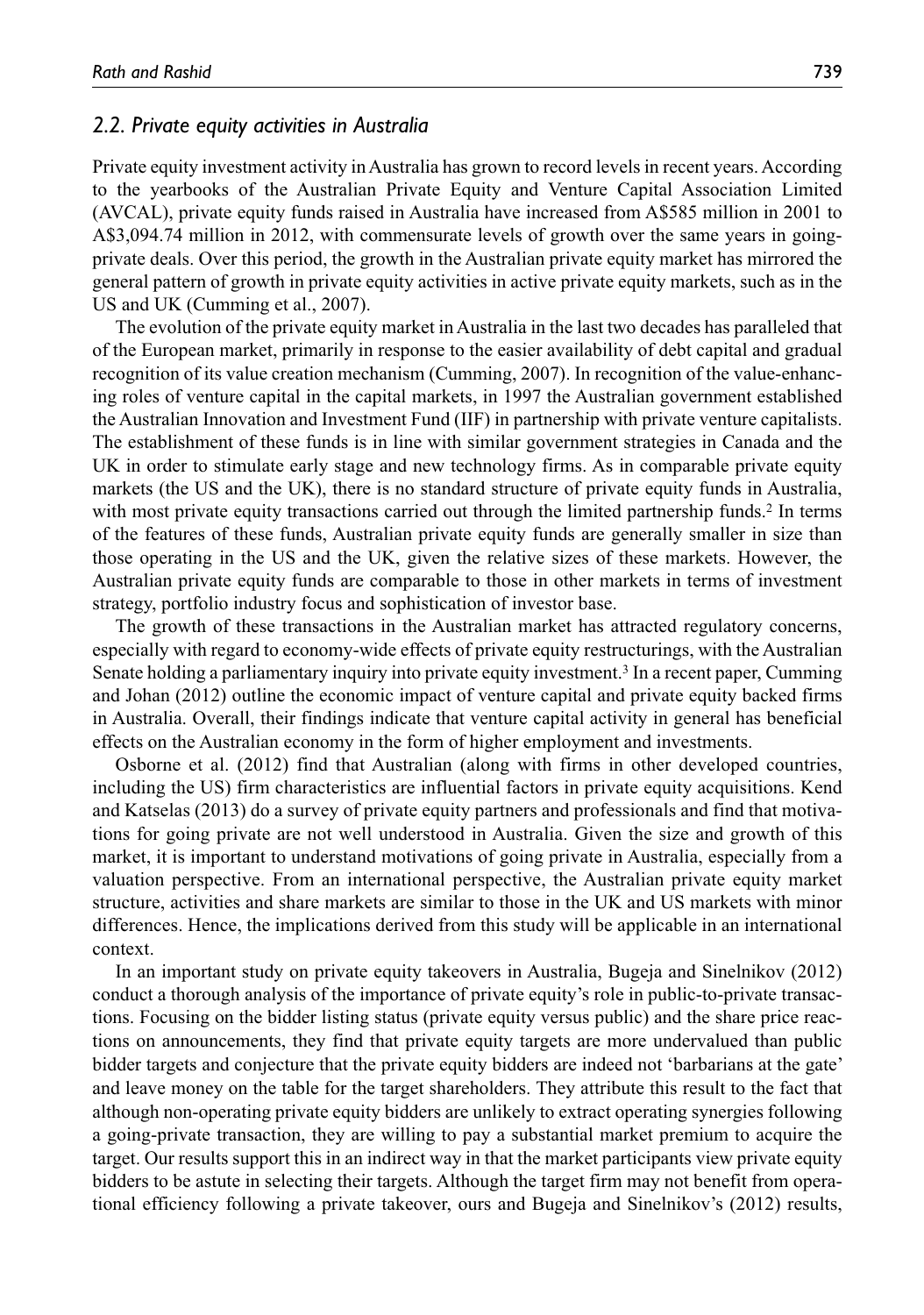taken together, suggest that undervaluation is a trigger for private equity bidders to take a public firm private.

## **3. Research design**

#### *3.1. Data*

The sample consists of all successful going-private transactions involving companies listed on the Australian Securities Exchange (ASX) and made between 1 January 1990 and 31 December 2012. The sample was formed by utilizing a variety of databases and resources. Specifically, the initial sample of all takeovers was collected from the Securities Data Corporation (SDC) Platinum ANZ Mergers and Acquisitions Database. A total of 4070 completed takeover deals (mergers and goingprivate transactions) were identified that took place on the ASX. Of these, a preliminary sample of 524 successful going-private transactions was identified. We included only the consummated transactions in our sample, since the announcements often can be ambit claims by the firm to shore up the valuation. This group of 524 firms was further screened for bids involving an acquirer with a status of 'Joint Venture' or 'Subsidiaries'. Also, firms belonging to the financial, real estate or utility industries were excluded as the firm characteristics were likely to be different to the general population of firms.

The criterion for a going-private transaction of those included in the final sample was that the bid be wholly financed by a private equity firm or syndicate. This was to ensure that the firm had, indeed, become private and that acquiring companies were not affiliated with public corporations. These going-private transactions were then re-confirmed through the list of ASX delisted firms from Aspect Huntley Morning Star DatAnalysis Database and the Bureau Van-Dijk ORBIS Global Database. Annual accounting information was obtained from the Aspect Huntley Morning Star FinAnalysis database. Finally, a requirement of the sampling was that the selected firm going through the private equity takeover had at least three years of accounting information prior to the takeover to ensure that the valuation and information asymmetry characteristics of these firms were not primarily driven by the lack of exposure to a public capital market. This process yielded a final sample of 132 firms.

As part of our robust analysis, we relaxed this criterion to only one year of publicly available data. The number of firms in our sample increased to 178 firms; however, the results remain qualitatively unchanged. We have used the sample with at least three years of public life (132 firms), since this sample is more likely to represent a group of firms for whom the going-private decision is a considered choice, due likely to low valuation and information asymmetry issues, as compared to that for the younger set of firms for whom the going-private transaction is likely to be a response to the post-IPO share price adjustments (Loughran and Ritter, 1995).

Panel A of Table 1 provides the frequency distribution of these going-private transactions. Stromberg (2007) notes that the going-private deals have increased considerably since 2000. This study's sampling suggests a pattern for Australia where the majority of the going-private deals took place between 2001 and 2007, a pattern similar to that exhibited in the Australian private equity sample of Chapple et al. (2010).

Panel B of Table 1 classifies the sample into various industry groups. The ASX groups its listed companies into 25 different industries. In addition to ASX industry classification, Panel B also shows the industry classification of these 132 firms according to the Global Industry Classification System (GICS). Chapple et al. (2010) find a very low concentration of Australian private equity transactions within the mining sector. In contrast, the evidence presented here in Table 1 shows that approximately 18% (23 out of 132) of the sample is concentrated in the mining industry. A possible reason for this difference could be due to the differences in the sample periods and sample sizes.4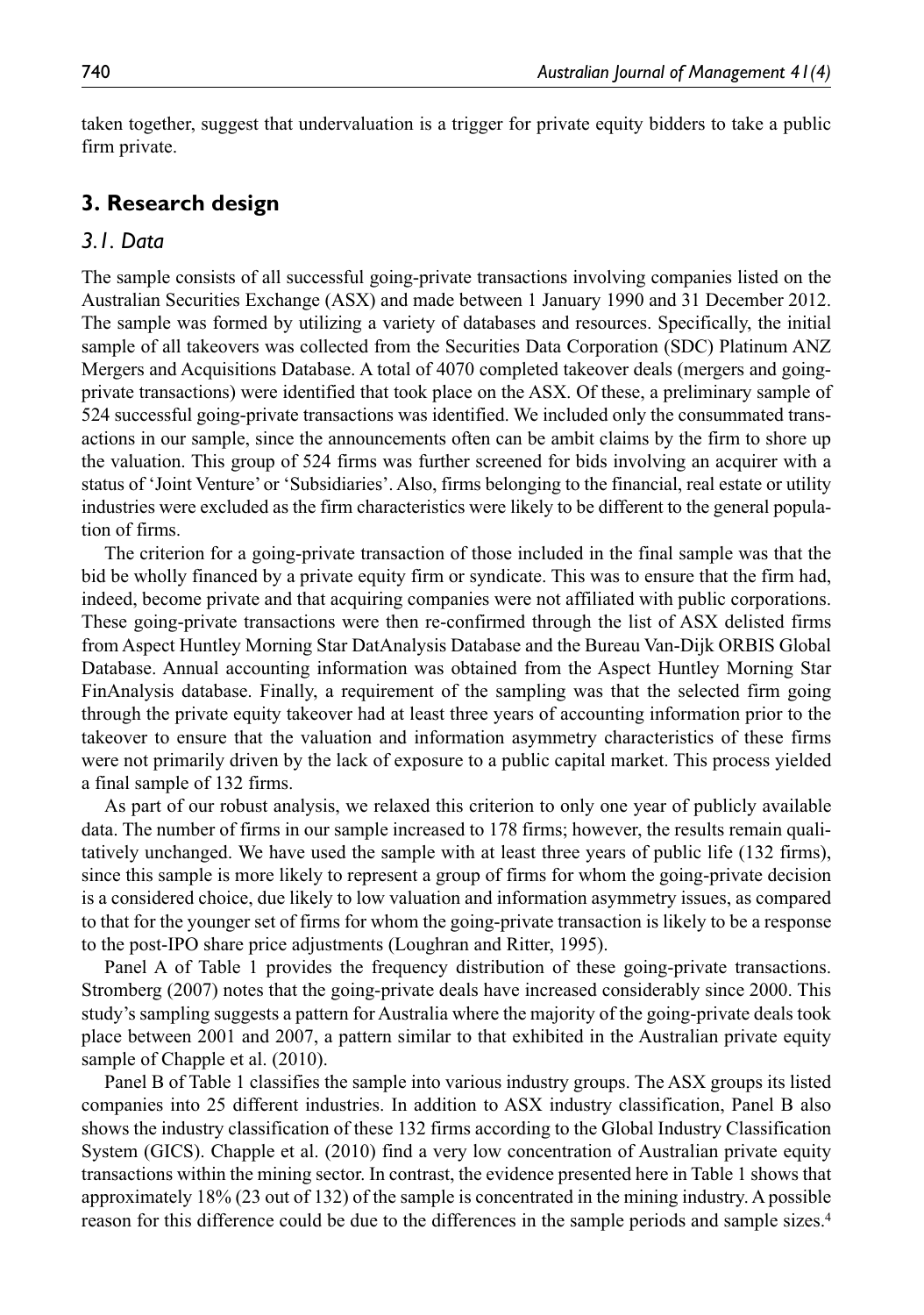#### **Table 1.** Sample.

Panel A: frequency of mergers and the matched sample.

|           | Merger              |         | Going private  |         |
|-----------|---------------------|---------|----------------|---------|
|           | <b>Transactions</b> |         | Matched sample |         |
| Year      | Number              | Percent | Number         | Percent |
| 1990-1992 | 171                 | 4.20    | 0              | 0.00    |
| 1993-1995 | 340                 | 8.35    |                | 0.76    |
| 1996-1998 | 462                 | 11.35   | 5              | 3.79    |
| 1999-2001 | 34 I                | 8.38    | 19             | 14.39   |
| 2002-2004 | 777                 | 19.09   | 33             | 25.00   |
| 2005-2007 | 799                 | 19.63   | 52             | 39.39   |
| 2008-2012 | 1180                | 28.99   | 22             | 16.67   |
| All       | 4070                | 100%    | 132            | 100%    |

Panel B: industry concentration.

| ASX industry classification            | N   | Global Industry Classification<br>System (GICS) | N            |
|----------------------------------------|-----|-------------------------------------------------|--------------|
| Mining                                 | 23  | <b>Consumer Discretionary</b>                   | 34           |
| Oil and Gas exploration                |     | Consumer Staples                                | $\mathsf{I}$ |
| <b>Equipment Production/Supplies</b>   | 9   | Energy                                          | 24           |
| <b>Construction Services</b>           |     | Health Care                                     | П            |
| Food, Drink and Kindred Products       | 6   | Industrials                                     |              |
| <b>Transportation Services</b>         | 4   | Information Technology                          | 9            |
| <b>Communication Supplies/Services</b> | 12  | <b>Materials</b>                                | 21           |
| Media, Audio/Video Distribution        | 8   | Telecommunications                              | 15           |
| <b>Amusement/Recreation Services</b>   | 13  |                                                 |              |
| Miscellaneous Trade                    | 10  |                                                 |              |
| <b>Business Services</b>               | 17  |                                                 |              |
| <b>Hotels and Motels</b>               | 6   |                                                 |              |
| <b>Health and Allied Services</b>      | 10  |                                                 |              |
| Total                                  | 132 |                                                 | 132          |

Considering the GICS industry categorization, however, it is apparent that the sample, other than the consumer discretionary sector, is fairly well distributed across the industries. Chapple et al. (2010) also show a predominance of consumer discretionary firms in their sample. To the extent that the ASX is dominated by mining firms due to the natural bias of the Australian economy, the industry concentration pattern in the present sample is consistent with the idea that private equity firms and syndicates in Australia are 'opportunistic' and do not rely on any particular industry sector for their target firms (Chapple et al., 2010).

A key aspect of the proposed hypotheses in the earlier section of this paper is that undervaluation is a primary motivation for going-private transactions. Since takeovers by public companies (i.e. public-to-public takeover transactions) are also governed by similar aspects of valuation and information asymmetry arguments, the current study constructs a matching sample of firms that are taken over in the public market via acquisition by a publicly listed firm and in which their assets stayed public. As our focus is in ascertaining the role of undervaluation and asymmetry in going-private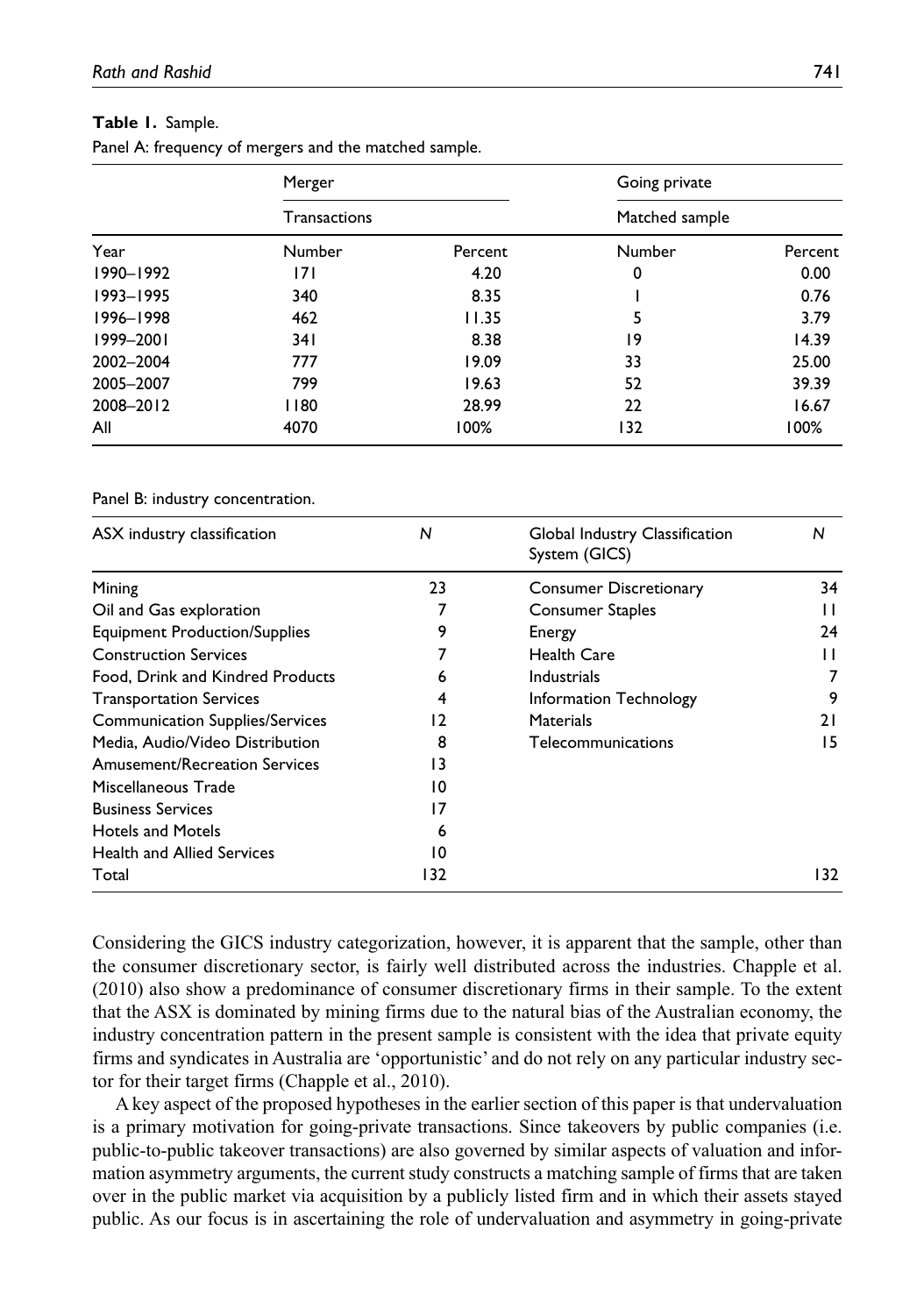takeovers, which also prompts takeovers in general, the matching control sample thus provides a base case comparison.

Our methodology closely follows that of Weir et al. (2005a) and is known as choice-based sampling (Cosslet, 1981). This sampling procedure classifies the population into groups based on outcomes (going private). This procedure is likely to be more appropriate when the outcomes are relatively small as compared to the population (Amemiya, 1985). Logistic regression is used in our analysis, in which Maddala (1991) argues that any bias present in the sampling will affect only the constant of the regression.<sup>5</sup>

This set of matching firms is termed 'MA' (mergers and acquisitions) firms and it is used throughout the study for comparative analysis with the 132 going-private transactions, termed 'PE' (private equity transactions) firms. For each PE firm, a two-dimensional scoring method is used to match to a MA firm. Firstly, the PE firm is matched in the same industry sector that has a publicto-public takeover transaction and, secondly, in the same year as the PE firm. The study then uses the weighted-average matching-score of total assets and market value of equity in the year prior to the takeovers to pick the best match among the available MA firms. The MA firms are also screened for three-year accounting information availability. Finally, the institutional shareholding of the total 264 PE and MA firms is manually collected from company annual reports.

#### *3.2. Valuation metrics*

A key aspect of our research design is the measurement of the valuation metrics. These metrics need to account for the *relative* disparity of public valuation between the firms undergoing goingprivate transaction as compared to other firms in the market. An important argument for a firm going private (discussed in Section 2) is that the managers and private equity syndicates for these firms perceive the relative valuations to be the catalysts in taking the firm private. In addition to the available public information, private equity firms conduct their own due diligence process of valuation, which vary from firm to firm and are usually proprietary. Damodaran (2008) provides a case study evaluation of the Harman leveraged buy-out by KKR and Goldman and concludes that these proprietary valuation measures, however they may have been arrived at, can be mistakes. Since our focus is on the public undervaluation of these firms, we rely on valuation measures based on public information and imposed in the market and therefore are relative to other similarly public firms.

Five valuation metrics are constructed that are relevant in the private equity literature and thought to trigger private equity transactions and takeovers in general. These are as follows: (1) market-to-book ratio of assets  $(MTB)$ ; (2) Q ratio (Q); (3) price-to-book value of equity (PB); (4) industry-based price-to-earnings ratio (INDPE); and (5) growth in enterprise value (LNEVR).<sup>6</sup> It is important to note here that the clean-surplus-accounting based residual-income valuation metrics of Ohlson (2005) is not feasible for the present sample as we lack appropriate proxies for future earnings (and dividends) and ex-ante measures of discounting rates. Earnings estimates are not available for most of the firms selected. The most common proxy for ex-ante discounting rates is the ex-post market-risk adjusted return. Since the firms in the sample do not exist in the public market following takeovers, applying other uncommon proxies could lead to erroneous valuation estimates.7

MTB is a well-known valuation metric that reflects market value if the assets are relative to its intrinsic book value. The MTB ratio is thought to compose of valuation of assets-in-place and a growth component. To the extent that these two are often perceived to be correlated, an overall low MTB ratio can be regarded as undervaluation (Daniel and Titman, 1997). In any case, MTB ratios are often used by managers to spot overvaluation opportunities to issue equities (Baker and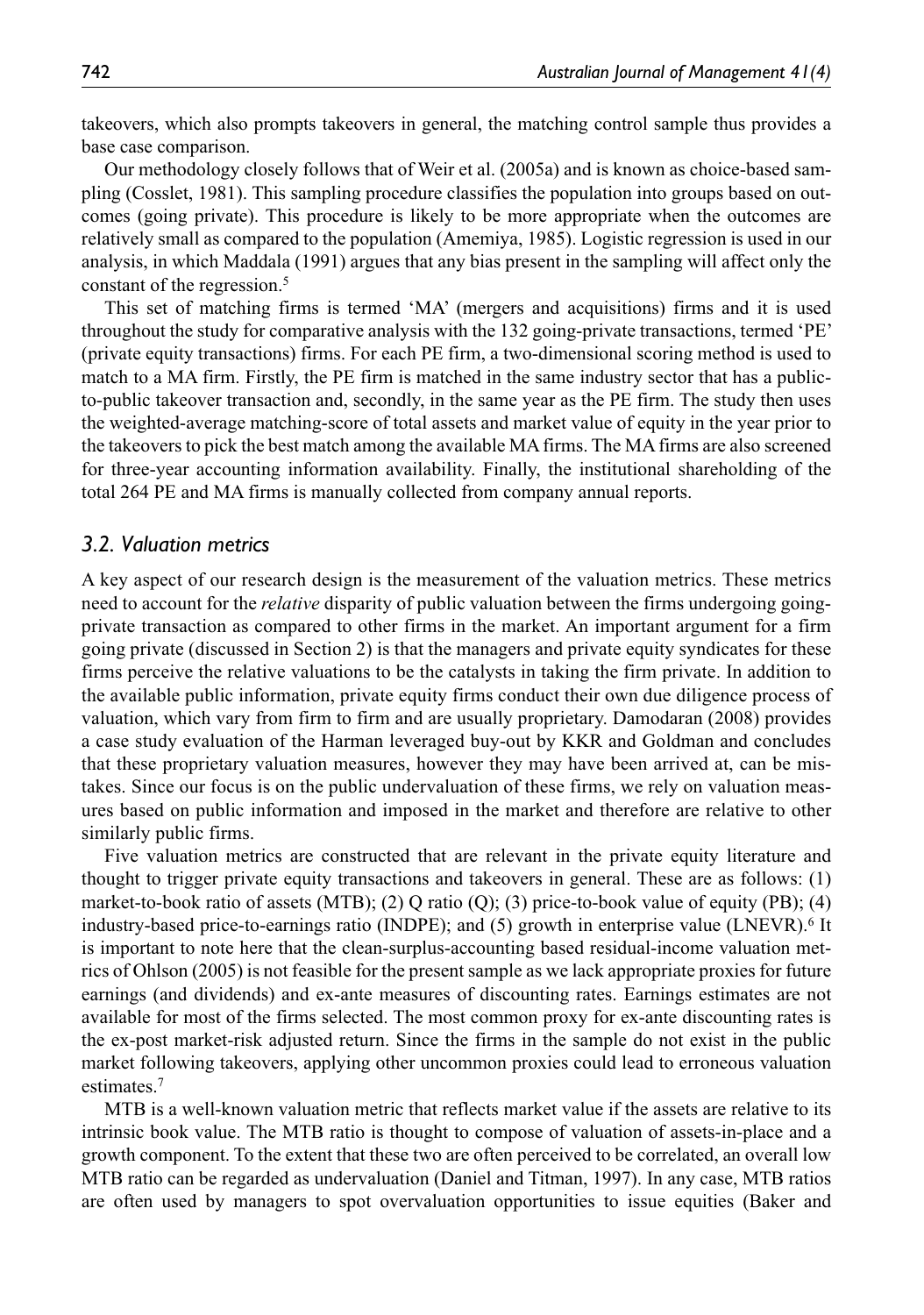Wurgler, 2002, Graham and Harvey, 2001). The Q ratio is included as a valuation measure, since it takes into account the collaterization of growth opportunities embedded in intangible assets (Opler and Titman, 1993; Weir et al., 2005a). The PB of equity, similar to the Q ratio, serves as a proxy for the market's expectation of future growth and managerial effectiveness in its ability to generate future earnings. The PB ratio is used by Dong et al. (2006) to measure investor misvaluation that can drive takeover markets. Following Chemmanur et al. (2009), a valuation measure based on the industry average price-to-earnings ratio (INDPE) is also used. Following Weir et al. (2005b), a measure of the growth in the net operating assets or the enterprise value is used (LNEVR).

### *3.3. Information asymmetry and control variables*

For the information asymmetry measures, four variables are chosen that capture the information environment of a firm. Leland and Pyle (1977) show that young firms have substantial difficulty in signaling the value of their firms and face significant adverse selection costs. Firms with low visibility are likely to go private to avoid these costs. In a recent paper, Bharath and Dittmar (2010) find that these factors are important drivers of a firm's decision to go private. In order to proxy for the age and the visibility of the firm, we construct two related variables. The age of a firm is measured as the natural logarithm of years subsequent to its initial listing on the ASX (LNAGE) and the firm's institutional holding (INST) are chosen as our information variables. The INST information is manually collected from annual reports from the 'Top 20 Shareholding' section with careful attention to not include trusts and other holdings that are evidently not institutional. Following Bharath and Dittmar (2010), total revenues of a firm is also chosen as a proxy of information asymmetry. Bharath and Dittmar (2010) argue that sales revenues proxy for a host of factors that relate to investor recognition and information production in a public market. Their argument relies on the Chemmanur and Fulghieri (1999) duplicative information production model in which the information production costs are inversely related to larger well-known firms. Finally, a market liquidity characteristic (LIQ) is chosen that acts as an information asymmetry variable. Bid–ask spreads are an ideal choice of liquidity measure that captures information asymmetry. We were unable, however, to obtain a precise and full set of bid–ask prices. Nonetheless, the relative bid–ask spread is known to be correlated with share price levels and often used to empirically control for market liquidity (Bessembinder, 1997). Accordingly, the average daily closing share price of the firm over a month prior to the takeover announcement is used as the liquidity measure (LIQ).

The control variables are drawn from prior literature of firm-specific accounting variables that may also contribute to the going-private decision. Specifically, following Weir et al. (2005a, 2005b), leverage (LVG), current ratio (CURR), relative free cash flow (RFCF) and capital expenditure (CAPEXTA) are selected to be the control variables. LVG is a measure of the debt condition of the firm. CURR is a measure of the financial operating efficiency of the firm. CAPEXTA proxies for a company's future investment opportunities. In addition, private equity investors are sometimes interested in asset stripping in order to implement the realization of the full value of a firm and may be attracted to higher levels of tangible assets. Accordingly, the logarithm of the plant, property and equipment of the firm (LNPPE) is used as a control variable.

## *3.4. Empirical model*

In addition to univariate analysis, the study's main analysis revolves around a logit model that estimates the likelihood of firms going private with the main explanatory variables being valuation measures, as outlined earlier. Specifically, the model takes the logistic form: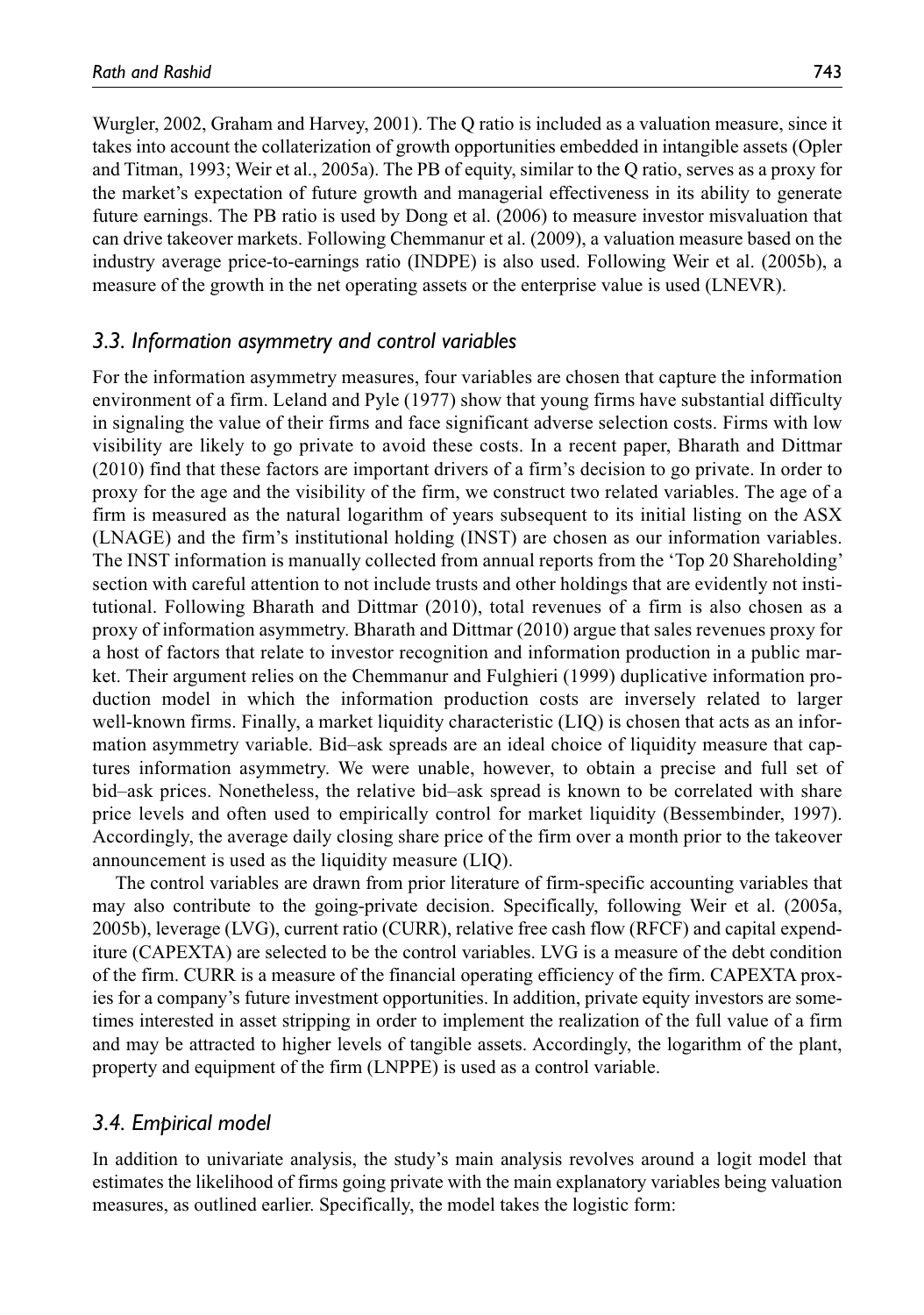$$
Ln\left[\frac{P\left(PrivEq_{i,t}\right)}{1-P\left(PrivEq_{i,t}=1\right)}\right] = \left(a_{0j} + a_{1j}Val_{j,i-1} + \sum\nolimits_{k=1}^{k} b_{1j}C_{k,i-1}\right) \tag{1}
$$

where *P* represents the probability of a takeover through private equity transaction and  $PrivEq_i$ takes the value of 1 if the firm underwent a private equity transaction and 0 if it engaged in a public takeover in year *t.*  $C_{kit-1}$  denotes predetermined lagged control variables that have been known to affect the takeover choice.  $Val_{i,i-1}$  is the *j*th valuation characteristic of the firm.

A potential limitation of this framework is the difficulty in disentangling the endogenous relationship between valuation and choice for takeover transactions. It is possible that the private equity organizations are attracted towards firms with lower valuations. A traditional approach to address this issue is to use the Two-stage Least Squares (2SLS) procedure. The dependent variable in the second stage of this study, however, is binary, which precludes the standard approach. Therefore, an alternate strategy is employed similar to econometric designs in studies involving a binary choice (e.g. Chang et al., 2006, 2009) that use methods suggested by Wooldridge (2002).

To control for endogeneity of valuation, initially a first-stage Ordinary Least Squares (OLS) regression is conducted with each of our valuation measures as an independent variable. In this regression, the set of information asymmetry variables (defined in an earlier section) is introduced plus another variable that is known in prior literature to affect valuation. The control for endogeneity requires that at least one variable in the first stage is unrelated to the error term in the second stage. In order to control for the endogeneity, following Greene (2002), we chose the rank (RANK) of the valuations metrics as the instrumental variable. RANK serves as an instrumental variable for the second-stage regression in that it is likely to be uncorrelated with the residuals in the secondstage regression. As discussed earlier, information asymmetry variables may also be related to the firm's choice of going private. Specifically, the first-stage regression takes the form of

$$
Val_{j,it} = \alpha_j + \sum_{k=1}^{4} \beta_k IAS_{k,it} + RANK_{it} + \epsilon_{j,it}
$$
 (2)

In Equation (2), *IAS* denotes the set of four information asymmetry variables defined earlier. Note that the Equation (2) is not being used to identify a functional form of valuation, but is there merely to establish a relationship to form the basis for our procedure to control for endogeneity.

Finally, we use the lagged values of predicted levels of valuations, *Valj i*, *<sup>t</sup>*−<sup>1</sup> , in the second stage as follows:

$$
Ln\left[\frac{P\left(PrivEq_{i,t} = 1\right)}{1 - P\left(PrivEq_{i,t} = 1\right)}\right] = a_{0j} + a_{1j}\widehat{Val_{j,it-1}} + \sum\nolimits_{k=1}^{k} b_{1k}C_{k,it-1} + \epsilon_{j,it}
$$
\n(3)

#### **4. Results**

#### *4.1. Univariate analysis*

Table 2 presents the univariate analysis of the two groups of matched samples. Amongst the firm characteristics, it appears that leverage (LEV), current ratio (CURR) and plant, property and equipment (LNPPE) are higher for the PE sample. For example, the mean and median of the current ratio for PE firms are 4.049 and 2.24, respectively, and both values are significantly higher than those for the MA sample  $(p = 0.001$  and  $z = 0.000$ , respectively). To the extent that private equity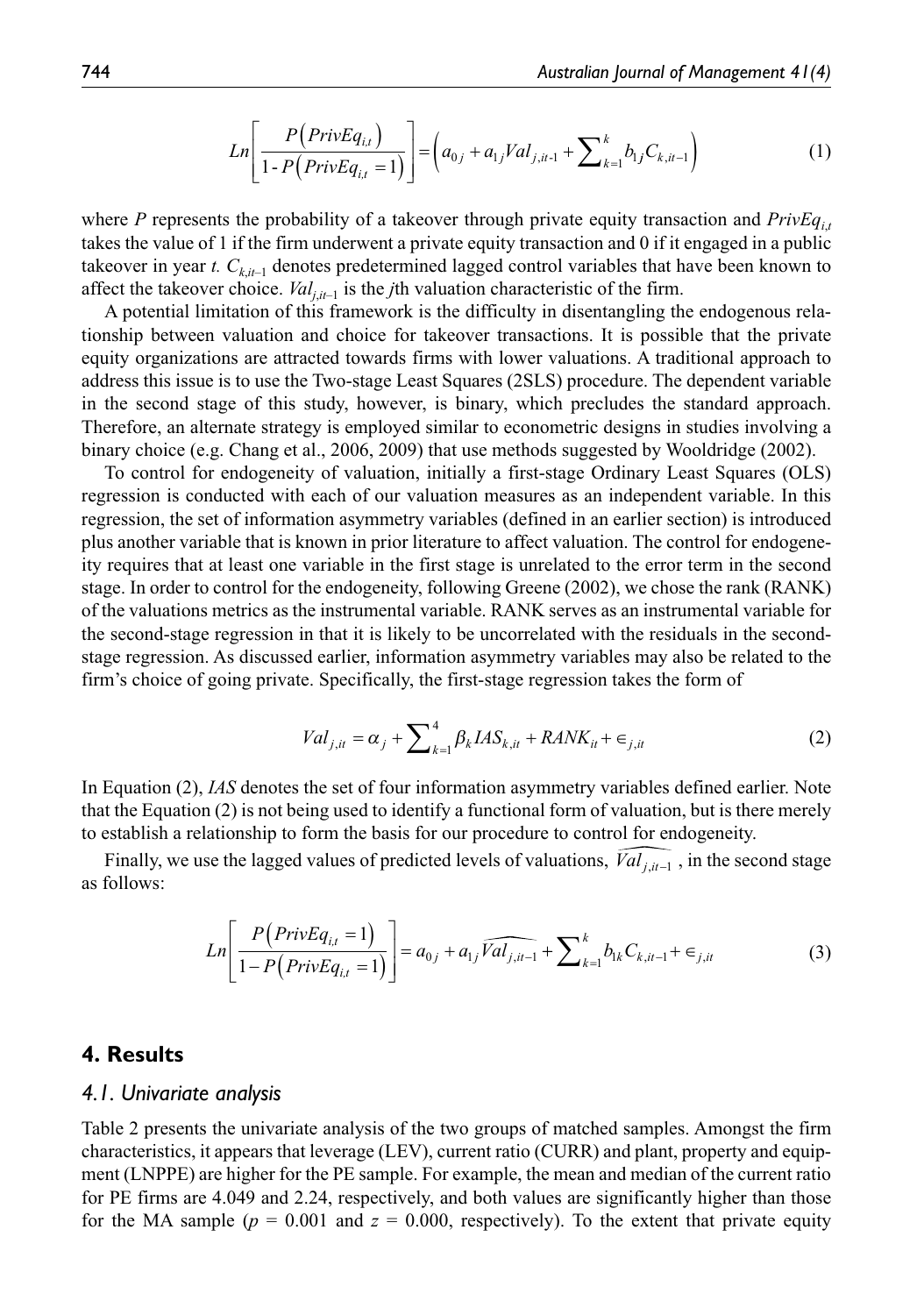#### **Table 2.** Univariate analysis.

This table shows the results of the t-test for difference of means and Fisher's exact test for difference in medians for two matched samples of 132 firms, each drawn over the period from 1990 to 2012. PE represents private equity sample and MA represents a matched public merger sample. LVG is the leverage ratio calculated as total liabilities divided by total assets. CURR is the current ratio calculated as current assets divided by current liabilities. RFCF is the free cash flow scaled by total assets. Free cash flow is calculated as operating cash flow minus interest, taxes and dividends. CAPEXTA is the spending on new buildings, property and equipment minus depreciation, scaled by total assets. LNEVR is the natural log of enterprise value ratio calculated as enterprise value at time *t* divided by enterprise value at time *t*–1. Enterprise value is market capitalization plus debt minus cash. LNPPE is the natural log of property, plant and equipment. MTB is the market-to-book ratio calculated as total assets minus total liabilities plus market value (of equity) divided by the book value of assets. Q ratio is market capitalization divided by total assets. PB is the price-to-book ratio calculated as market price per share divided by the book value per share. INDPE is the share price multiplied by median industry price–earnings ratio. INST is the percentage of ordinary shares held by the institutional holders. LIQ represents the average one-month share price prior to the takeover announcement. LNSA is the natural log of total sales. LNAGE is the natural log of the number of years between the firms' initial public offering and their being taken over.

|                       | Mean      |        |          |         | Median    |       |         |         |
|-----------------------|-----------|--------|----------|---------|-----------|-------|---------|---------|
|                       | <b>PE</b> | MA     | Diff.    |         | <b>PE</b> | MA    | Diff.   |         |
|                       |           |        | t-stat   | p-value |           |       | Chi-sq. | p-value |
| Firm characteristics  |           |        |          |         |           |       |         |         |
| LVG                   | 0.494     | 0.380  | $-2.874$ | 0.004   | 0.47      | 0.38  | 8.727   | 0.003   |
| <b>CURR</b>           | 4.049     | 1.355  | $-3.314$ | 0.001   | 2.24      | 1.25  | 42.563  | 0.000   |
| <b>RFCF</b>           | 0.098     | 0.038  | $-1.420$ | 0.157   | 0.10      | 0.09  | 0.061   | 0.806   |
| <b>CAPEXTA</b>        | 0.085     | 0.108  | 1.038    | 0.300   | 0.04      | 0.04  | 0.242   | 0.622   |
| <b>LNPPE</b>          | 17.509    | 16.613 | $-2.615$ | 0.009   | 17.78     | 16.81 | 8.266   | 0.004   |
| Valuation variables   |           |        |          |         |           |       |         |         |
| <b>MTB</b>            | 1.041     | 4.468  | 9.153    | 0.000   | 1.06      | 3.32  | 167.055 | 0.000   |
| Q                     | 1.037     | 3.594  | 4.284    | 0.000   | 0.67      | 1.73  | 29.333  | 0.000   |
| <b>PB</b>             | 1.915     | 2.790  | 2.520    | 0.012   | 1.33      | 1.67  | 6.682   | 0.010   |
| <b>INDPE</b>          | 20.070    | 24.816 | 1.145    | 0.253   | H.I       | 8.31  | 0.242   | 0.622   |
| <b>LNEVR</b>          | 0.320     | 1.024  | 7.407    | 0.000   | 0.16      | 1.00  | 87.515  | 0.000   |
| Information variables |           |        |          |         |           |       |         |         |
| <b>INST</b>           | 0.254     | 0.423  | 7.999    | 0.000   | 0.22      | 0.40  | 49.230  | 0.000   |
| <b>LNSA</b>           | 18.035    | 17.230 | $-2.346$ | 0.020   | 18.30     | 17.48 | 7.333   | 0.007   |
| LIO.                  | 1.611     | 2.052  | 1.296    | 0.196   | 0.93      | 0.82  | 0.061   | 0.806   |
| <b>LNAGE</b>          | 2.129     | 2.140  | 0.104    | 0.917   | 2.20      | 2.20  | 0.547   | 0.459   |

investors are astute and view the operating efficiency characteristics to be significant attributes for investment, higher levels of CURR and LNPPE reflect this. The leverage is likely to be higher for PE firms as well, if undervaluation is a primary motive for private equity transaction.8 The two samples appear to be similar, however, in terms of the relative free cash flow (RFCF) and available future investment opportunities (CAPEXTA).

As for the study's valuation and information variables, the striking evidence in Table 2 is that the mean values of the valuation characteristics of all firms of the PE sample are lower than those of the MA sample. Further, these averages are significantly lower for four (MTB, Q, PB and LNEVR) of the five valuation characteristics. The median comparisons of the two samples also show a similar pattern, but less prominently with the INDPE and LNEVR having higher estimates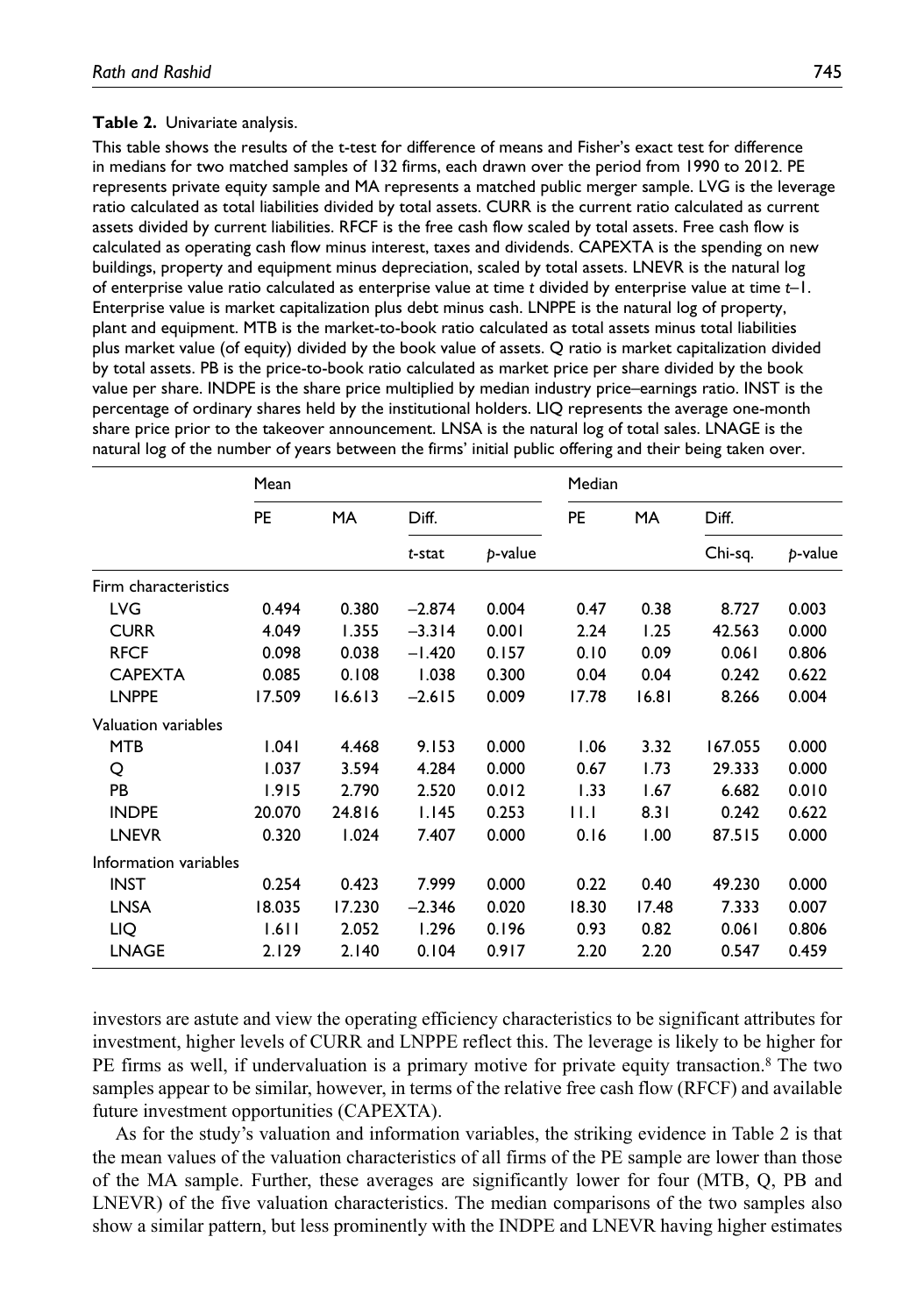#### **Table 3.** Determinants of valuation.

This table reports the determinants of firm valuation. The coefficients are from estimating the firststage regression of two-stage instrumental variable regressions. The first step involves a regression model wherein valuation is estimated. RANK is the rank of each of the valuation variables when sorted in ascending order. The predicted values of valuations are used in the second-stage models in other tables. Other variables are defined in Table 2. Figures in the parentheses represent the standard error of estimate and are adjusted for clustering at the firm and year levels. Results reported are heteroskedasticity consistent with \*\*\*, \*\* and \*, denoting significance levels at 1%, 5% and 10%, respectively.

|              | $MTB$ (1)           | Q(2)                 | PB (3)              | INDPE $(4)$         | LNEVR $(5)$         |
|--------------|---------------------|----------------------|---------------------|---------------------|---------------------|
| <b>INST</b>  | $-0.941**$ (0.088)  | $-0.355$ (1.060)     | $-0.788(0.663)$     | $-0.545(2.356)$     | $-0.339***$ (0.110) |
| LNSA         | $-0.044**$ (0.032)  | $-0.098*$ (0.050)    | $-0.049***$ (0.002) | $-0.402***$ (0.127) | $0.011* (0.004)$    |
| LIQ.         | $-0.013***$ (0.004) | $-0.020$ *** (0.005) | $-0.024(0.053)$     | $11.564*** (0.375)$ | $-0.005*$ (0.001)   |
| <b>LNAGE</b> | $-0.283(0.262)$     | $-0.360(0.316)$      | $-0.272(0.268)$     | 0.063(0.658)        | 0.018(0.016)        |
| <b>RANK</b>  | $0.031***(0.005)$   | $0.029***(0.006)$    | $0.027$ ** (0.003)  | $0.027* (0.014)$    | $0.010***(0.001)$   |
| Intercept    | 0.694(0.832)        | $2.033** (0.786)$    | 0.592(1.160)        | 5.149(3.941)        | $-1.083***(0.228)$  |
| Ind. dummies | <b>Yes</b>          | <b>Yes</b>           | Yes.                | No                  | Yes                 |
| Adj- $R^2$   | 0.444               | 0.234                | 0.505               | 0.971               | 0.859               |
| F            | 22.82               | 8.320                | 14.19               | 220.7               | 112.8               |
| [prob. > F]  | $\Omega$            | $\Omega$             | 0                   | 0                   | 0                   |
| Obs.         | 264                 | 264                  | 264                 | 264                 | 264                 |

for the MA sample. Since the study's matching procedure involves matching across industry and size, it is perhaps not unsurprising that the mean and median values are indistinguishable in these two dimensions.

The information variables also appear to be at lower levels for the PE sample. It is not surprising that the information asymmetry variables are also lower for PE firms, since the effect of information asymmetry is likely to result in lower valuation. It is interesting, however, to note that the institutional holding for PE firms is substantially lower than that for the MA firms (25.4% versus 42.3% on average). This could be due to the difficulty in securing a successful private equity transaction in the presence of a heavily institutional owner-dominated ownership structure. The overall evidence in Table 2 suggests that the two samples differ in valuation measures. In the next section, this is investigated in a multivariate binary choice framework.

## *4.2. Valuation and likelihood of going private*

Before the multivariate analysis is conducted, a check is done for correlations among the independent variables. High correlations among independent variables can indicate the possibility of multicollinearity, which means that the resultant analysis may not provide valid results about individual predictors. The correlation matrix is presented in Table 3. Although there are some significant correlations between variables, none exceeds 80%. High correlations exist between the two valuation measures of MTB and Q (0.79), and between INDPE and LIQ (0.68). Hair et al. (1995) suggest that a bivariate correlation of around 0.9 and above is a strong indicator of multicollinearity in a model, while Tabachnik and Fidell (1996) contend that bivariate correlations over 0.7 may suggest redundant variables in a model. In any case, the pairs of correlated variables mentioned above do not appear in the same regression as independent variables. Accordingly, all the variables are retained for the next stage of analysis.

The study now proceeds to test the empirical choice model that relates the choice of private equity transaction with important valuation characteristics. Table 3 reports estimates of the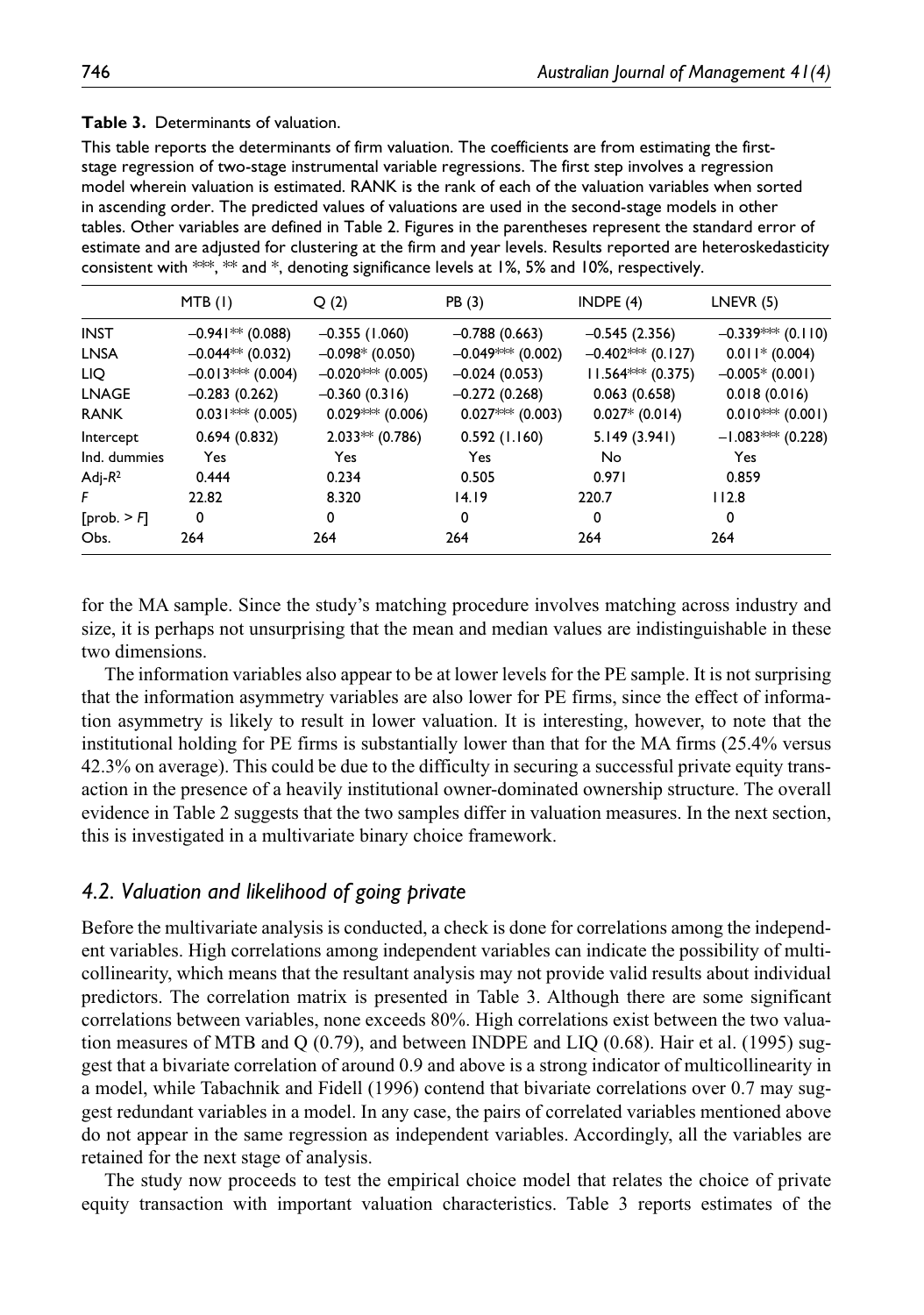first-stage instrumental variable regression model (Equation (2)) for each of the selected valuation measures. The RANK variable is strongly related to the valuation measures and thus validates this variable as a suitable instrumental variable. The coefficient estimates of the four information asymmetry variables (INST, LNSA, LIQ and LNAGE) indicate that these variables are related to the valuations of the firm. For example, LNSA and LIQ are significantly related with the five valuation metrics. In addition, INST and LIQ are related to market-to-book (MTB), Q ratio (Q) and the LNEVR at conventional levels of significance. The regressions therefore confirm the role of information asymmetry in valuation.

As argued in Section 2, it is expected that firms having low valuation characteristics are likely to engage in private equity takeover transactions. To test this more formally, it is estimated in the second-stage logit model (Equation  $(3)$ ). Table 4 reports the estimation results.<sup>9</sup> The first specification of this regression is a base case regression without the valuation measures in which the control variables are the only independent variables.

In all regressions, the base case, leverage (LVG) and current ratio (CURR) are significantly related to the going-private transaction. The positive relationship of leverage to the going-private choice supports the financial distress hypothesis in which the firm and the private equity organizations actively collaborate to take distressed (and possibly undervalued) firms out of the public market (Weir et al., 2005a). The measure of a firm's financial operating efficiency, that is, the current ratio, is also strongly related to the firms going private, suggesting that private equity investors, who are likely to be better informed and more astute than ordinary investors, are likely to put strong emphasis on efficiency characteristics.

The variables of primary interest in this table are the firm's valuation characteristics. Table 4 shows that all valuation characteristics are negatively related to the choice of going-private transaction. In other words, amongst similar firms undergoing takeover transactions, a firm with higher valuations is less likely to engage in a private equity transaction than in a public merger. To illustrate this point further, the study also reports the economic impact of one-half standard deviation change in each valuation variable on the probability of going private. Note, as presented in the last row of the table, that the predicted probability of going private (Pr. (Going Private  $= 1|x$ )) for all regressions is between 56.9% and 61.9%. Using the market-to-book ratio as an example, a one-half standard deviation increase in the MTB reduces the probability of a going-private transaction by 34.65%, more than half of the overall predicted probability (56.9%). Compared across all the valuation metrics, the market-to-book ratio seems to have the maximum effect on a firm's likelihood of going private. This pattern of the strong negative effect of valuation on going private is evident for all our valuation measures. These results provide evidence not only of the choice of takeover transaction (going private versus public merger) but also of the role of valuation.

Overall, the analysis presented in Table 4 conveys the strong explanatory power of valuation in a firm's choice in takeover transaction and suggests that high (low) valuations decrease (increase) the probability of going private. The study now focuses on a better understanding of the relative importance of information asymmetry and valuation as the determining factors in going private. Although valuation is the manifestation of firm information asymmetry attributes that can lead to the decision to go private, information asymmetry alone can provide sufficient stimulus to both the firm and the private equity organizations to engage in going-private transactions. In order to investigate this issue empirically, we construct a binary variable *lowval* that takes the value of 1 if the firm has low valuation characteristics and 0 otherwise. The valuation metrics are sorted to designate a firm to have a *lowval* of 1 if the firm appears below the median value of *only one* of the metrics. (The following tests are also conducted designating the *lowval* variable as 1 if the firm belongs to the lower-half of *all* valuation metrics. As expected, the results are much stronger and are not reported.) We interact *lowval* with each of our information asymmetry variables (INST,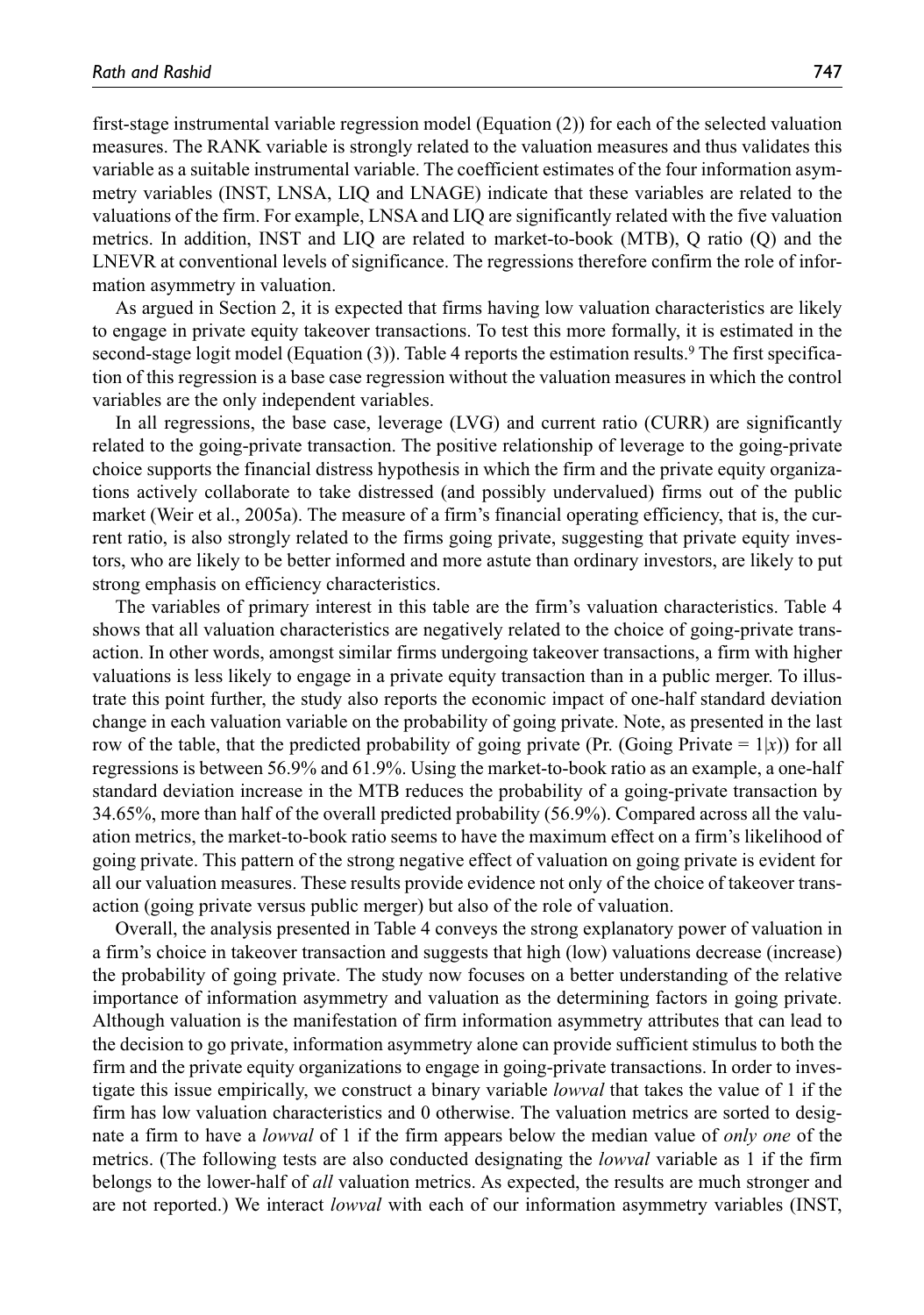|                                          | denoting significance levels at 1%, 5% and 10%, respectively.<br>Table 4. Likelihood of going private. |                     |                     |                        |                       | undergoing a public merger. The coefficients are from estimating the second-stage regression of a two-stage instrumental variable regression using the predicted<br>values of valuations. The first-stage regression estimates th<br>in probability of going private for a one-half standard deviation increase around the mean of the explanatory variables. Figures in the parentheses represent the<br>standard error of estimate and are adjusted for clustering at the industry and year levels. Reported results are heteroskedasticity consistent with *** and *,<br>This table reports the results of logit regressions on the likelihood of going private. The dependent variable is 1 if a firm goes private and 0 for a matching firm |                |
|------------------------------------------|--------------------------------------------------------------------------------------------------------|---------------------|---------------------|------------------------|-----------------------|--------------------------------------------------------------------------------------------------------------------------------------------------------------------------------------------------------------------------------------------------------------------------------------------------------------------------------------------------------------------------------------------------------------------------------------------------------------------------------------------------------------------------------------------------------------------------------------------------------------------------------------------------------------------------------------------------------------------------------------------------|----------------|
|                                          |                                                                                                        | $\widehat{\alpha}$  | ම                   | $\widehat{\mathbf{f}}$ | ⊕                     | $\widehat{\bullet}$                                                                                                                                                                                                                                                                                                                                                                                                                                                                                                                                                                                                                                                                                                                              | change<br>Prob |
| NTB                                      |                                                                                                        | $-1.478***$ (0.163) |                     |                        |                       |                                                                                                                                                                                                                                                                                                                                                                                                                                                                                                                                                                                                                                                                                                                                                  | $-0.3465$      |
|                                          |                                                                                                        |                     | $-0.459***$ (0.109) |                        |                       |                                                                                                                                                                                                                                                                                                                                                                                                                                                                                                                                                                                                                                                                                                                                                  | $-0.3279$      |
| æ                                        |                                                                                                        |                     |                     | $-0.097(0.0865)$       |                       |                                                                                                                                                                                                                                                                                                                                                                                                                                                                                                                                                                                                                                                                                                                                                  | $-0.0232$      |
|                                          |                                                                                                        |                     |                     |                        | $-0.01$ <sup>**</sup> |                                                                                                                                                                                                                                                                                                                                                                                                                                                                                                                                                                                                                                                                                                                                                  | $-0.0033$      |
| <b>MEXE<br/>A S O R C<br/>A S O R EC</b> |                                                                                                        |                     |                     |                        |                       | $-1.647***$ (0.309)                                                                                                                                                                                                                                                                                                                                                                                                                                                                                                                                                                                                                                                                                                                              | $-0.3738$      |
|                                          | $1.360* (0.758)$                                                                                       | $0.581**$ (0.086)   | $1.032***$ (0.234)  | $1.300* (0.712)$       | $1.343*(0.794)$       | $1.224**$ (0.615)                                                                                                                                                                                                                                                                                                                                                                                                                                                                                                                                                                                                                                                                                                                                |                |
|                                          | $1.431***$ (0.17                                                                                       | $0.989***$ (0.359)  | $1.459*** (0.273)$  | $1.438***$ (0.182)     | $1.475*** (0.205)$    | $1.464*** (0.230)$                                                                                                                                                                                                                                                                                                                                                                                                                                                                                                                                                                                                                                                                                                                               |                |
|                                          | 0.416 (0.365)<br>-0.959 (0.739)                                                                        | 1.156 (1.069)       | $-0.199(0.391)$     | 0.421 (0.392)          | $0.690* (0.403)$      | 0.282(0.324)                                                                                                                                                                                                                                                                                                                                                                                                                                                                                                                                                                                                                                                                                                                                     |                |
| CAPEXTA                                  |                                                                                                        | $2.141*(1.133)$     | 0.603(0.875)        | $-0.875(0.758)$        | $-0.917(0.811)$       | $-1.142(0.760)$                                                                                                                                                                                                                                                                                                                                                                                                                                                                                                                                                                                                                                                                                                                                  |                |
| LNPPE                                    | $0.118*(0.0639)$                                                                                       | $-0.004(0.076)$     | 0.006 (0.095)       | $0.114*(0.067)$        | $0.187***$ (0.069)    | 0.0783 (0.076)                                                                                                                                                                                                                                                                                                                                                                                                                                                                                                                                                                                                                                                                                                                                   |                |
| Intercept                                | $-5.201***$ (1.17)                                                                                     | 1.705 (1.462)       | $-2.247(1.587)$     | $-4.898***$ (1.251)    | $-6.156***$ (1.245)   | $-3.409*1.469$                                                                                                                                                                                                                                                                                                                                                                                                                                                                                                                                                                                                                                                                                                                                   |                |
| Pseudo Rsq                               | 0.289                                                                                                  | 0.682               | 0.385               | 0.293                  | 0.310                 | 0.437                                                                                                                                                                                                                                                                                                                                                                                                                                                                                                                                                                                                                                                                                                                                            |                |
| <b>H<sub>P</sub>S-TIK</b>                | $-177.4$                                                                                               | $-177.4$            | $-177.4$            | $-177.4$               | $-177.4$              | $-177.4$                                                                                                                                                                                                                                                                                                                                                                                                                                                                                                                                                                                                                                                                                                                                         |                |
| Prob all 0                               |                                                                                                        |                     |                     |                        |                       |                                                                                                                                                                                                                                                                                                                                                                                                                                                                                                                                                                                                                                                                                                                                                  |                |
| Pr. $(Priv=1 x)$                         | 0.615                                                                                                  | 0.569               | 0.619               | 0.615                  | 0.619                 | 0.611                                                                                                                                                                                                                                                                                                                                                                                                                                                                                                                                                                                                                                                                                                                                            |                |
| obs.                                     | 264                                                                                                    | 264                 | 264                 | 264                    | 264                   | 264                                                                                                                                                                                                                                                                                                                                                                                                                                                                                                                                                                                                                                                                                                                                              |                |
|                                          |                                                                                                        |                     |                     |                        |                       |                                                                                                                                                                                                                                                                                                                                                                                                                                                                                                                                                                                                                                                                                                                                                  |                |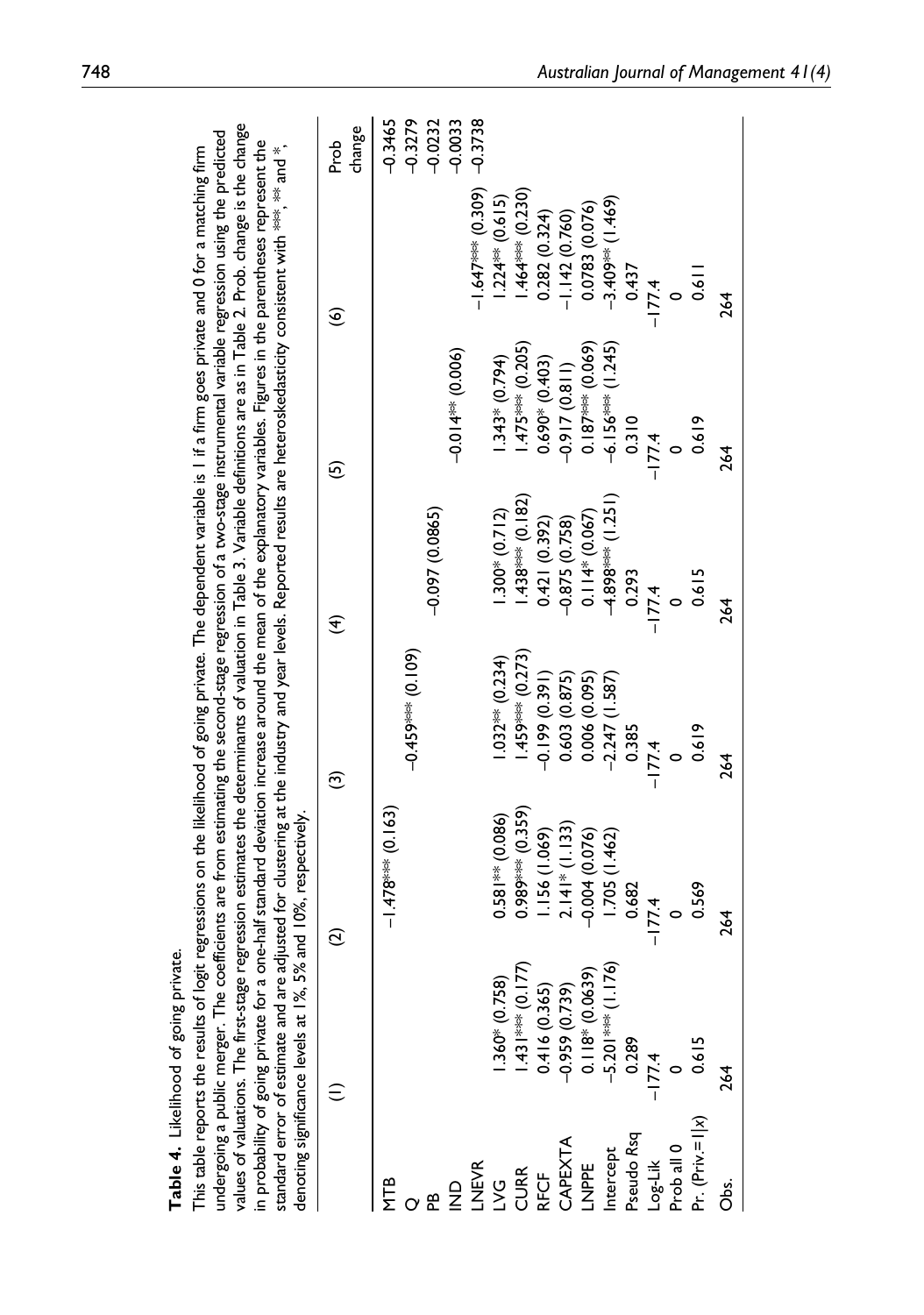LNAGE, LNSA and LIQ) and run logit regressions with specifications containing with and without the interaction term. The results are presented in Table 5.

The role of valuation as the dominating characteristic is clear from the signs of the interaction coefficient estimates. These are strongly positive in all regressions, suggesting that low valuation as a firm characteristic significantly contributes to the choice of a firm going private. Further, in economic terms, the size of the *lowval* interaction term coefficient estimate is much larger than the information asymmetry coefficient estimate. For example, the estimate for the interaction term for LNAGE is almost five times larger  $(-0.206$  versus 1.112) than the LNAGE estimate in absolute value.10

The information asymmetry variables in themselves appear to be negatively related to the going-private transaction, but the results are not strong, with two of the variables (LNSA and LNAGE) being statistically close to zero. The table also reports the change in probability of going private due to a one-half change in the standard deviation of the information asymmetry variables. (The reported probabilities are from the even-numbered specifications containing interaction terms.) The evidences from the probability change analysis support the general determining role of valuations—all probability changes for information asymmetry variables are less than those when the interaction terms are considered. Overall, the results in Table 5 support the notion that undervaluation, vis-à-vis information asymmetry, plays a much stronger role.

#### *4.3. Effect of market conditions*

Gompers and Lerner (2000) show that inflows of capital into venture funds increase the valuation of new investments. Competition for a limited number of available deals could increase prices being paid for attractive investments. In order to examine the effects of fund inflows and the market condition in general, following Gompers and Lerner (2000), we develop measures of fund inflows and market conditions and use these as control variables in our primary regression specification (Equation (3)).

Our first set of variables is indexes of the performances of industry-specific shares. If the pricing of firms in takeovers reflects equity valuation levels in the public market, it should be reflected in these indexes. We use Datastream to obtain the value-weighted and equal-weighted returns of the monthly indexes of the 10 industries as classified by the GICS. We normalize the indexes to 1.00 at January 1990, use the logarithms to cumulate the returns in our analysis and label the series as LNVWIND and LNEWIND, respectively. We then match the index returns to the firm by matching on industry and the month of takeover. Since takeovers in general (private equity and public included) involve negotiation and due diligence, there is a lag between the agreed price and the closing of deals. To address this issue, we lag the indexes in alternate regressions.

Panel A of Table 6 reports the results of regressions containing LNVWIND and LNEWIND (with six-month lag) as additional controls for the effects of valuations on private equity takeover likelihoods. These additional controls have very little effect on the probability of takeover. In addition, compared to previous analyses, the valuation coefficients remain undiminished in their effect on takeovers. All five coefficients measuring the effects of valuation are negative and significant at conventional levels of significance indicating that the lower the valuation, the higher the propensity of private equity takeover. Lagging the indexes by three, nine and 12 months does not change the results in any material way.

We also gauge the effect of the general market condition by using IPO activities as proxies. Since our matched sample contain firms going private and public mergers, IPO activities captures the general pattern of new money flowing into the capital market and affecting valuation levels. We construct two variables, LNPRCD and LNDEALS, which are logarithms of dollar amounts (in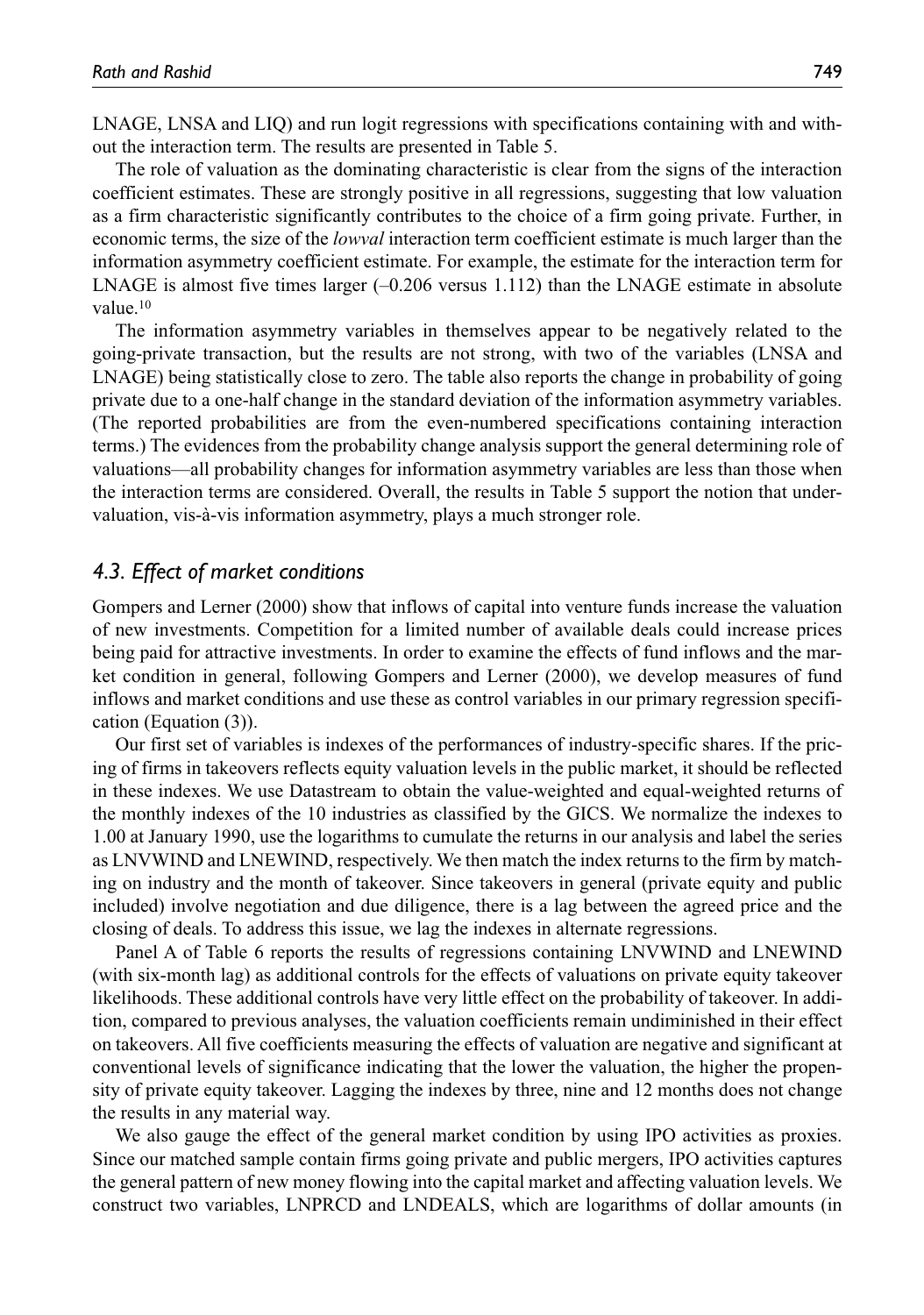| respectively.                |                                                           |                                                                   | regression specifications containing the interaction term. Figures in the parentheses represent the standard error of estimate and are adjusted for clustering<br>belongs to the lower half of the sorted sample in only one of the sorts of valuation variables. Prob. change is the change<br>private. The dependent variable is 1 if a firm goes private and 0 for a matching firm undergoing public merger. Variable definitions are as in Table 2. Iowval<br>is a binary variable (1,0) if the firm belongs to the lower half of the sorted sample in only one of the sorts of valuation variables. Prob. change is the chan<br>in probability of going private for a one-half standard deviat<br>Table 5. Likelihood of going private, information asymmetry and valuation.This table reports the results of logit regressions on the likelihood of going<br>at the industry and year levels. Reported results are heteroskedasticity consistent with ***, *** and *, denoting significance levels at 1%, 5% and 10%, |                     |                     |                                          |                     |                     |                     |
|------------------------------|-----------------------------------------------------------|-------------------------------------------------------------------|-----------------------------------------------------------------------------------------------------------------------------------------------------------------------------------------------------------------------------------------------------------------------------------------------------------------------------------------------------------------------------------------------------------------------------------------------------------------------------------------------------------------------------------------------------------------------------------------------------------------------------------------------------------------------------------------------------------------------------------------------------------------------------------------------------------------------------------------------------------------------------------------------------------------------------------------------------------------------------------------------------------------------------|---------------------|---------------------|------------------------------------------|---------------------|---------------------|---------------------|
|                              | $\widehat{=}$                                             | $\widehat{c}$                                                     | ම                                                                                                                                                                                                                                                                                                                                                                                                                                                                                                                                                                                                                                                                                                                                                                                                                                                                                                                                                                                                                           | E                   | $\widehat{5}$       | $\widehat{\mathbf{e}}$                   | $\epsilon$          | ම                   | change<br>Prob.     |
| INST*lowal<br><b>NST</b>     | $-5.820***$ (1.184)                                       | $6.174***$ (1.417)<br>$-7.108***$ (1.356)                         |                                                                                                                                                                                                                                                                                                                                                                                                                                                                                                                                                                                                                                                                                                                                                                                                                                                                                                                                                                                                                             |                     |                     |                                          |                     |                     | $-0.3032$<br>0.1862 |
| LNSA                         |                                                           |                                                                   | $-0.0072(0.081)$                                                                                                                                                                                                                                                                                                                                                                                                                                                                                                                                                                                                                                                                                                                                                                                                                                                                                                                                                                                                            | 0.015 (0.079)       |                     |                                          |                     |                     | 0.0090              |
| LNSA*lowval                  |                                                           |                                                                   |                                                                                                                                                                                                                                                                                                                                                                                                                                                                                                                                                                                                                                                                                                                                                                                                                                                                                                                                                                                                                             | $0.145***$ (0.034)  |                     |                                          |                     |                     | 0.2133              |
| LIQ*lowal<br>$\vec{q}$       |                                                           |                                                                   |                                                                                                                                                                                                                                                                                                                                                                                                                                                                                                                                                                                                                                                                                                                                                                                                                                                                                                                                                                                                                             |                     | $-0.184*** (0.059)$ | $-0.181*** (0.066)$<br>5.936**** (1.698) |                     |                     | 0.7014<br>$-0.0641$ |
|                              |                                                           |                                                                   |                                                                                                                                                                                                                                                                                                                                                                                                                                                                                                                                                                                                                                                                                                                                                                                                                                                                                                                                                                                                                             |                     |                     |                                          | $-0.093(0.181)$     | $-0.206(0.199)$     | $-0.0467$           |
| <b>LNAGE</b><br>LNAGE*lowal  |                                                           |                                                                   |                                                                                                                                                                                                                                                                                                                                                                                                                                                                                                                                                                                                                                                                                                                                                                                                                                                                                                                                                                                                                             |                     |                     |                                          |                     | $1.112*** (0.307)$  | 0.2214              |
| LVG                          | 0.904(0.618)                                              | 1.014(0.635)                                                      | $1.576** (0.768)$                                                                                                                                                                                                                                                                                                                                                                                                                                                                                                                                                                                                                                                                                                                                                                                                                                                                                                                                                                                                           | $1.544*(0.821)$     | $1.569** (0.777)$   | $1.527***$ (0.759)                       | $1.580*** (0.728)$  | $1.628**$ (0.791)   |                     |
| CURR                         | $.384*** (0.234)$                                         | 1.443**** (0.270)                                                 | $1.540***$ (0.230)                                                                                                                                                                                                                                                                                                                                                                                                                                                                                                                                                                                                                                                                                                                                                                                                                                                                                                                                                                                                          | $1.570***$ (0.255)  | $1.605*** (0.258)$  | $1.648*** (0.287)$                       | $1.543*** (0.228)$  | $1.565***(0.248)$   |                     |
| <b>RFCF</b>                  | $-0.0659(0.561)$                                          | 19 (0.583)<br>$\bar{\vec{\mathsf{q}}}$                            | 0.440(0.576)                                                                                                                                                                                                                                                                                                                                                                                                                                                                                                                                                                                                                                                                                                                                                                                                                                                                                                                                                                                                                | 0.467(0.599)        | 0.715 (0.588)       | 0.752(0.621)                             | 0.418(0.556)        | 0.452(0.586)        |                     |
| CAPEXTA                      | $-0.234(1.312)$<br>0.275*** (0.0852)<br>-5.591*** (1.345) | 0.0519 (1.360)<br>0.264*** (0.0884)<br>-5.405*** (1.433)<br>0.469 | $-1.015(0.891)$                                                                                                                                                                                                                                                                                                                                                                                                                                                                                                                                                                                                                                                                                                                                                                                                                                                                                                                                                                                                             | $-1.103(0.981)$     | $-0.929(0.904)$     | $-0.963(0.971)$                          | $-0.972(0.888)$     | $-1.064(0.986)$     |                     |
| LNPFE                        |                                                           |                                                                   | 0.121(0.0751)                                                                                                                                                                                                                                                                                                                                                                                                                                                                                                                                                                                                                                                                                                                                                                                                                                                                                                                                                                                                               | 0.0727 (0.0798)     | $0.194*** (0.0728)$ | $0.148*(0.0789)$                         | $0.122*(0.0666)$    | 0.0983 (0.0707)     |                     |
| Intercept                    |                                                           |                                                                   | $-5.371***$ (1.363)                                                                                                                                                                                                                                                                                                                                                                                                                                                                                                                                                                                                                                                                                                                                                                                                                                                                                                                                                                                                         | $-5.260***$ (1.414) | $-6.547***$ (1.329) | $-6.105***$ (1.439)                      | $-5.339***$ (1.158) | $-5.005***$ (1.216) |                     |
| Pseudo Rsq                   | 0.406                                                     |                                                                   | 0.306                                                                                                                                                                                                                                                                                                                                                                                                                                                                                                                                                                                                                                                                                                                                                                                                                                                                                                                                                                                                                       | 0.373               | 0.331               | 0.413                                    | 0.307               | 0.368               |                     |
| Log-Lik                      | $-105.4$                                                  | $-94.23$                                                          | $-123.0$                                                                                                                                                                                                                                                                                                                                                                                                                                                                                                                                                                                                                                                                                                                                                                                                                                                                                                                                                                                                                    | $-111.2$            | $-118.8$            | $-104.2$                                 | $-122.9$            | $-112.2$            |                     |
| Prob. all 0                  | $6.93e-11$                                                | $1.33e-10$<br>$0.6333$                                            | 2.55e-09                                                                                                                                                                                                                                                                                                                                                                                                                                                                                                                                                                                                                                                                                                                                                                                                                                                                                                                                                                                                                    | $7.15e-11$          | 2.28e-08            | I.I5e-08                                 | I.98e-09            | $1.68e-10$          |                     |
| Pr. (Priv. =<br>  x)<br>Obs. | 0.6227                                                    |                                                                   | 0.6339                                                                                                                                                                                                                                                                                                                                                                                                                                                                                                                                                                                                                                                                                                                                                                                                                                                                                                                                                                                                                      | 0.6695              | 0.6396              | 0.8526                                   | 0.6346              | 0.6685              |                     |
|                              | 264                                                       | 264                                                               | 264                                                                                                                                                                                                                                                                                                                                                                                                                                                                                                                                                                                                                                                                                                                                                                                                                                                                                                                                                                                                                         | 264                 | 264                 | 264                                      | 264                 | 264                 |                     |

| 264                                                         | 264    | 264                 | 264                                       |     |
|-------------------------------------------------------------|--------|---------------------|-------------------------------------------|-----|
|                                                             | 0.6695 | 0.6339              | 0.6333                                    |     |
| $7.15e-11$                                                  |        | 2.55e-09            | $1.33e-10$                                |     |
| 18.8                                                        | 111.2  | 123.0               | 94.23                                     |     |
|                                                             | 0.373  | 0.306               | 0.469                                     |     |
| $-5.260***$ (1.414)                                         |        | $-5.371***$ (1.363) |                                           | ົດ  |
| $0.194*** (0.0728)$<br>-6.547*** (1.329)<br>0.0727 (0.0798) |        | 0.121(0.0751)       | $0.264*** (0.0884)$<br>-5.405*** (1.433)  | 52) |
| $-1.103(0.981)$                                             |        | $-1.015(0.891)$     | 0.0519 (1.360)                            |     |
| 0.467 (0.599)                                               |        | 0.440(0.576)        | $-0.119(0.583)$                           |     |
| $.570*** (0.255)$                                           |        | $.540***$ (0.230)   | $1.443***$ (0.270)                        |     |
| 544* (0.821)                                                |        | .576** (0.768)      | .014(0.635)                               |     |
|                                                             |        |                     |                                           |     |
|                                                             |        |                     |                                           |     |
|                                                             |        |                     |                                           |     |
|                                                             |        |                     |                                           |     |
| $0.145*** (0.034)$<br>0.015 (0.079)                         |        | $-0.0072(0.081)$    |                                           |     |
|                                                             |        |                     | $6.174***$ (1.417)<br>$-7.108***$ (1.356) | ډ   |
|                                                             |        |                     |                                           |     |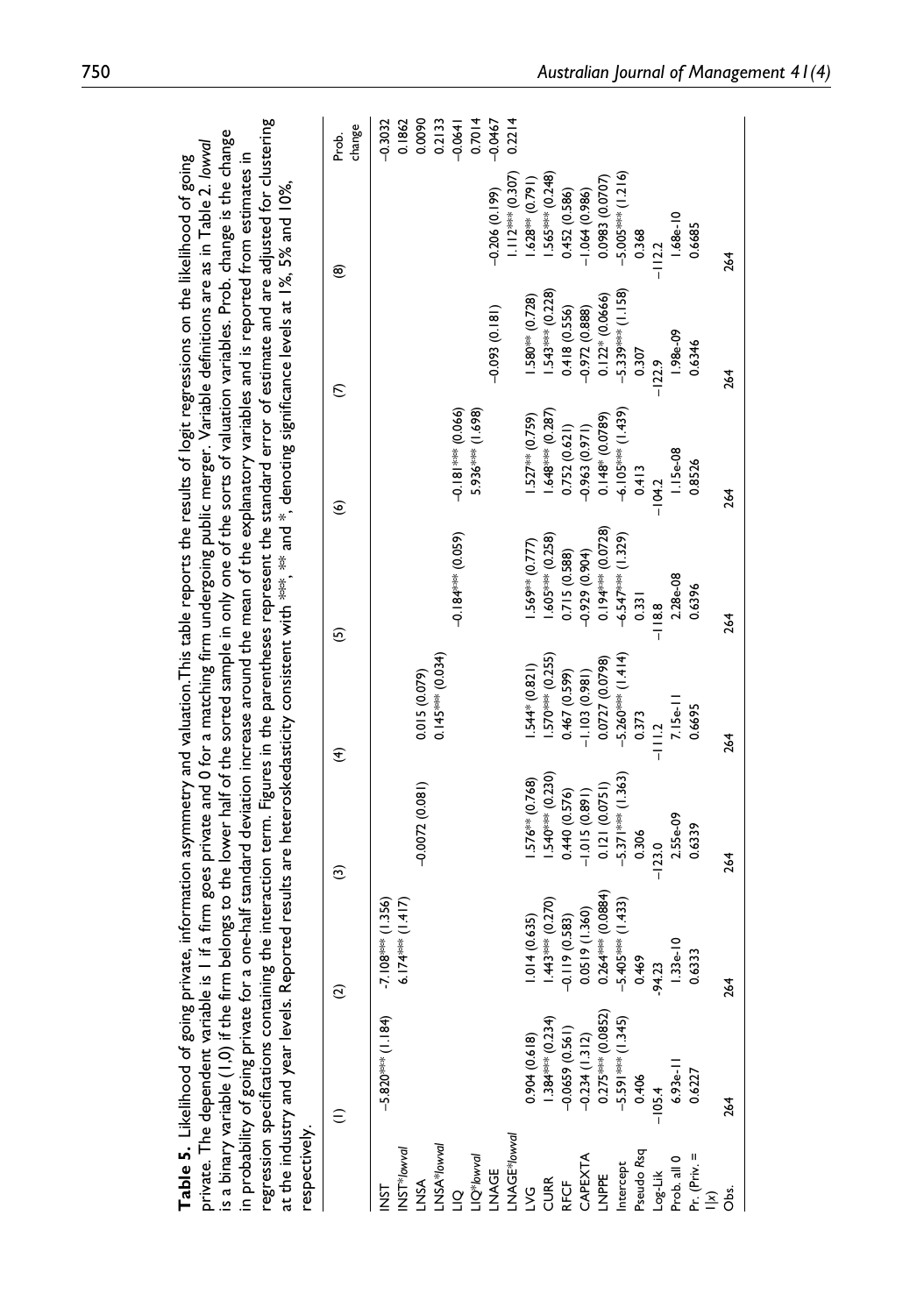millions) and the number of IPO deals in the 12 months prior to the delisting of the firm. Panel B of Table 6 reports the regression results employing these variables. Similar to the indexes, these controls have little impact on the coefficients measuring the effect of valuation and the private equity takeovers. The overall implication of the regression analysis in Table 6 is that market conditions have negligible effect and the firm-level valuation characteristics remain as primary triggers of private equity takeovers.

### *4.4. Subperiod analysis*

As a robustness check, we analyze our results across three subperiods. Our first subsample period is confined to the early period of 1990–2011. This period is generally associated with the development stage of the private equity market in Australia (Cumming and Johan, 2012) and therefore valuation characteristics may not have been as important a consideration for investments as during the later years. The second subperiod comprises the period from 2005 to 2007, which constitutes about 40% of our sample (Table 1) and marks the most active three-year period for private equity activities in Australia. It is possible that during this period, private equity investees accorded less significance to valuation metrics. The third subperiod examines the specific effect on the overall result arising from the sample of firms that were subject to takeovers during the Global Financial Crisis (GFC). As the number of firms in the sample during the early and the GFC period are quite small, to conduct meaningful regressions, we draw comparative inferences from a subsample that omits these observations.11

Table 7 presents the regression results for these three subperiods. During the early period, the effect on going-private transactions is still negative for all valuation measures, although only the MTB, PB and INDPE coefficients are statistically significant at conventional levels. For the active period of 2005–2007, the valuation effect is generally negative on the private equity takeover probability. The coefficient estimates are generally negative, confirming that private equity investees perhaps paid careful attention to valuation measures during these periods. However, interestingly, the predicted probabilities of the logit regressions (Pr. Priv.  $= 1/x$ ) are quite high, ranging from 88.3% to 93.2%. During this active period, it appears that private equity investors select deals by paying careful attention to firm characteristics (control variables). This could be due to the competition for a limited number of attractive investments arising from possible increased fund inflows during this period (Gompers and Lerner, 2000). Finally, excluding the GFC subsample has very little effect on our previous results. Overall, the subperiod analyses show that the result of the effect of valuation on the private equity takeover is not driven by any particular subperiod.

#### *4.5. Further analysis*

To complement the previous analyses, the sample is stratified according to its valuation and information asymmetry characteristics. If valuation is the measure that drives private equity transactions, it should show a clearer picture when the data is separated into PE and MA firms. Accordingly, the two groups of firms (PE and MA) are sorted and placed into quintiles according to a valuation or information asymmetry characteristic. The results are tabulated in Table 8. Q1 represents the lowest quintile group and Q5 represents the highest group in each of the variables.

Amongst the valuation variables, the market-to-book ratio (MTB), Q ratio (Q) and the enterprise growth ratio (LNEVR) show a clear pattern of clustering in the lower quintiles for the PE group of firms. This is most evident for the MTB variable, for example, in which the lowest quintile (Q1) contains all of the firms belonging to the private equity sample and the highest quintile contains none. For the information variables, except for the institutional holding (INST), there is no discernible pattern between the two groups when separated into quintiles.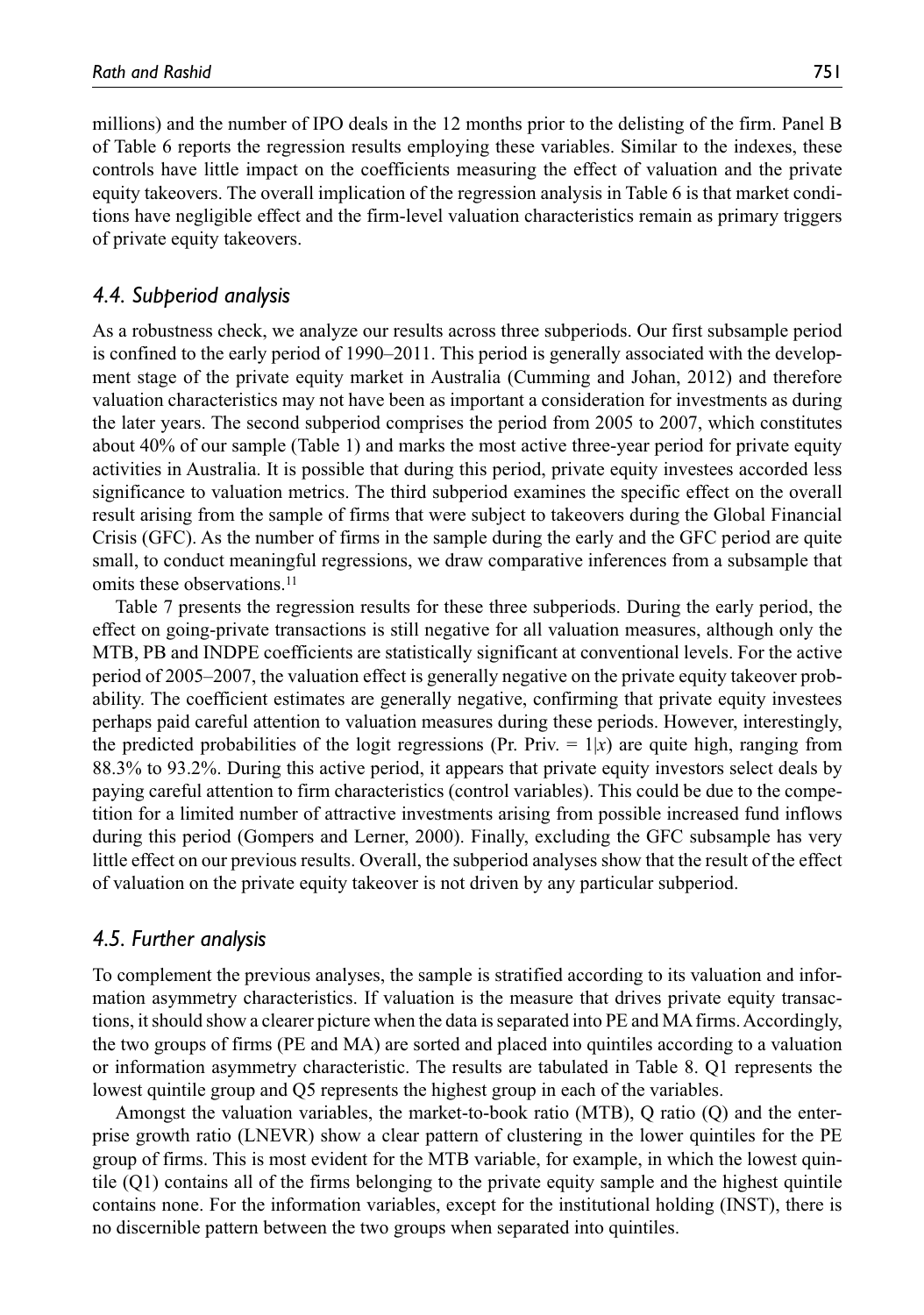|                                                  |                                      | This table reports the results of logit regressions on the likelihood of going private. The dependent variable is 1 if a firm goes private and 0 for a matching<br>firm undergoing public merger. The coefficients are from estimating the second-stage regression of a two-stage instrumental variable regression using the<br>predicted values of valuations. The first-stage regression estimates the determinants of valuation in Table 3. Variable definitions are as in Table 2. 'Other<br>value weighted, respectively, and normalized as 1.00 at January 1990) for public market valuations of publicly listed firms in the same industry and at the<br>controls' are controls as in the primary regression specification in Table 4. LNEWIND and LNVWIND are the logarithms of two indexes (equally and<br>Table 6. Likelihood of going private with controls for money flow. |                          |                                                                                                                                                                                                                                                  |             |                         |           |              |              |                   |                      |                |
|--------------------------------------------------|--------------------------------------|----------------------------------------------------------------------------------------------------------------------------------------------------------------------------------------------------------------------------------------------------------------------------------------------------------------------------------------------------------------------------------------------------------------------------------------------------------------------------------------------------------------------------------------------------------------------------------------------------------------------------------------------------------------------------------------------------------------------------------------------------------------------------------------------------------------------------------------------------------------------------------------|--------------------------|--------------------------------------------------------------------------------------------------------------------------------------------------------------------------------------------------------------------------------------------------|-------------|-------------------------|-----------|--------------|--------------|-------------------|----------------------|----------------|
|                                                  | denoting significance levels at 1%,  | beginning of the month as that for<br>public offering (IPO) deals in the I                                                                                                                                                                                                                                                                                                                                                                                                                                                                                                                                                                                                                                                                                                                                                                                                             | % and 10%, respectively. | 2-month period prior to the firm going private. Reported estimates are heteroskedasticity consistent with ***, *** and *.<br>the going private firm. LNPRCD and LNDEALS are logarithms of dollar amounts (in millions) and the number of initial |             |                         |           |              |              |                   |                      |                |
|                                                  | <b>UNEWIND</b>                       | <b>UNVVIND</b>                                                                                                                                                                                                                                                                                                                                                                                                                                                                                                                                                                                                                                                                                                                                                                                                                                                                         | LNPRCD                   | LNDEALS                                                                                                                                                                                                                                          | <b>MTB</b>  | $\mathsf{\circ}$        | æ         | <b>INDPE</b> | <b>LNEVR</b> | controls<br>Other | Pseudo<br><b>Rsq</b> | $(y=1 x)$<br>غ |
|                                                  | Panel A: adding capitalization index |                                                                                                                                                                                                                                                                                                                                                                                                                                                                                                                                                                                                                                                                                                                                                                                                                                                                                        |                          |                                                                                                                                                                                                                                                  |             |                         |           |              |              |                   |                      |                |
|                                                  | 9.519*                               |                                                                                                                                                                                                                                                                                                                                                                                                                                                                                                                                                                                                                                                                                                                                                                                                                                                                                        |                          |                                                                                                                                                                                                                                                  | $-1.545***$ |                         |           |              |              | Yes               | 0.694                | 0.561          |
| $\mathfrak{D}$                                   | $3.997***$                           |                                                                                                                                                                                                                                                                                                                                                                                                                                                                                                                                                                                                                                                                                                                                                                                                                                                                                        |                          |                                                                                                                                                                                                                                                  |             | $-0.459***$             |           |              |              |                   | 0.390                | 0.619          |
|                                                  | $4.228*$                             |                                                                                                                                                                                                                                                                                                                                                                                                                                                                                                                                                                                                                                                                                                                                                                                                                                                                                        |                          |                                                                                                                                                                                                                                                  |             |                         | $-0.095$  |              |              |                   | 0.300                | 0.613          |
| $\widehat{\mathfrak{G}}\,\widehat{\mathfrak{V}}$ | 4.636**                              |                                                                                                                                                                                                                                                                                                                                                                                                                                                                                                                                                                                                                                                                                                                                                                                                                                                                                        |                          |                                                                                                                                                                                                                                                  |             |                         |           | $-0.015**$   |              | yes<br>Yes<br>Yes | 0.318                | 0.617          |
|                                                  | 522                                  |                                                                                                                                                                                                                                                                                                                                                                                                                                                                                                                                                                                                                                                                                                                                                                                                                                                                                        |                          |                                                                                                                                                                                                                                                  |             |                         |           |              | $-1.627***$  |                   | 0.438                | 0.611          |
| $\circledcirc$                                   |                                      | $9.445*$                                                                                                                                                                                                                                                                                                                                                                                                                                                                                                                                                                                                                                                                                                                                                                                                                                                                               |                          |                                                                                                                                                                                                                                                  | $-1.532***$ |                         |           |              |              | $Y$ es            | 0.614                | 0.558          |
| $\mathcal{E}$                                    |                                      | 3.909**                                                                                                                                                                                                                                                                                                                                                                                                                                                                                                                                                                                                                                                                                                                                                                                                                                                                                |                          |                                                                                                                                                                                                                                                  |             | $-0.437***$             |           |              |              | $Y$ es            | 0.383                | 0.617          |
| $\circledast$                                    |                                      | $4.118*$                                                                                                                                                                                                                                                                                                                                                                                                                                                                                                                                                                                                                                                                                                                                                                                                                                                                               |                          |                                                                                                                                                                                                                                                  |             |                         | $-0.074$  |              |              | Yes               | 0.253                | 0.603          |
| $\widehat{\mathfrak{G}}$                         |                                      | $4.523**$                                                                                                                                                                                                                                                                                                                                                                                                                                                                                                                                                                                                                                                                                                                                                                                                                                                                              |                          |                                                                                                                                                                                                                                                  |             |                         |           | $-0.014$     |              | Yes               | 0.317                | 0.618          |
| Ξ                                                |                                      | $\frac{1}{4}$                                                                                                                                                                                                                                                                                                                                                                                                                                                                                                                                                                                                                                                                                                                                                                                                                                                                          |                          |                                                                                                                                                                                                                                                  |             |                         |           |              | $-1.608***$  | yes               | 0.419                | 0.605          |
|                                                  |                                      | Panel B: adding controls for IPO deals                                                                                                                                                                                                                                                                                                                                                                                                                                                                                                                                                                                                                                                                                                                                                                                                                                                 |                          |                                                                                                                                                                                                                                                  |             |                         |           |              |              |                   |                      |                |
| Eagesses                                         |                                      |                                                                                                                                                                                                                                                                                                                                                                                                                                                                                                                                                                                                                                                                                                                                                                                                                                                                                        | 0.521                    |                                                                                                                                                                                                                                                  | $-1.459***$ |                         |           |              |              | Yes               | 0.684                | 0.576          |
|                                                  |                                      |                                                                                                                                                                                                                                                                                                                                                                                                                                                                                                                                                                                                                                                                                                                                                                                                                                                                                        | 0.560                    |                                                                                                                                                                                                                                                  |             | $-0.477$ <sup>***</sup> |           |              |              |                   | 0.389                | 0.626          |
|                                                  |                                      |                                                                                                                                                                                                                                                                                                                                                                                                                                                                                                                                                                                                                                                                                                                                                                                                                                                                                        | 0.352                    |                                                                                                                                                                                                                                                  |             |                         | $-0.095$  |              |              |                   | 0.293                | 0.619          |
|                                                  |                                      |                                                                                                                                                                                                                                                                                                                                                                                                                                                                                                                                                                                                                                                                                                                                                                                                                                                                                        | 0.275                    |                                                                                                                                                                                                                                                  |             |                         |           | $-0.013**$   |              |                   | 0.307                | 0.623          |
|                                                  |                                      |                                                                                                                                                                                                                                                                                                                                                                                                                                                                                                                                                                                                                                                                                                                                                                                                                                                                                        | $0.481*$                 |                                                                                                                                                                                                                                                  |             |                         |           |              | $-1.659***$  |                   | 0.441                | 0.618<br>0.575 |
|                                                  |                                      |                                                                                                                                                                                                                                                                                                                                                                                                                                                                                                                                                                                                                                                                                                                                                                                                                                                                                        |                          | 0.116                                                                                                                                                                                                                                            | $-1.462***$ |                         |           |              |              |                   | 0.680                |                |
|                                                  |                                      |                                                                                                                                                                                                                                                                                                                                                                                                                                                                                                                                                                                                                                                                                                                                                                                                                                                                                        |                          | 0.179                                                                                                                                                                                                                                            |             | $-0.465***$             |           |              |              | Yes               | 0.381                | 0.628          |
|                                                  |                                      |                                                                                                                                                                                                                                                                                                                                                                                                                                                                                                                                                                                                                                                                                                                                                                                                                                                                                        |                          | 0.057                                                                                                                                                                                                                                            |             |                         | $160.0 -$ |              |              | Yes               | 0.289                | 0.618          |
| <u>َ و</u>                                       |                                      |                                                                                                                                                                                                                                                                                                                                                                                                                                                                                                                                                                                                                                                                                                                                                                                                                                                                                        |                          | $-0.003$                                                                                                                                                                                                                                         |             |                         |           | $-0.013**$   |              | $Y$ es            | 0.304                | 0.622          |
| වූ                                               |                                      |                                                                                                                                                                                                                                                                                                                                                                                                                                                                                                                                                                                                                                                                                                                                                                                                                                                                                        |                          | 0.085                                                                                                                                                                                                                                            |             |                         |           |              | $-1.640***$  | Yes               | 0.434                | 0.616          |
|                                                  |                                      |                                                                                                                                                                                                                                                                                                                                                                                                                                                                                                                                                                                                                                                                                                                                                                                                                                                                                        |                          |                                                                                                                                                                                                                                                  |             |                         |           |              |              |                   |                      |                |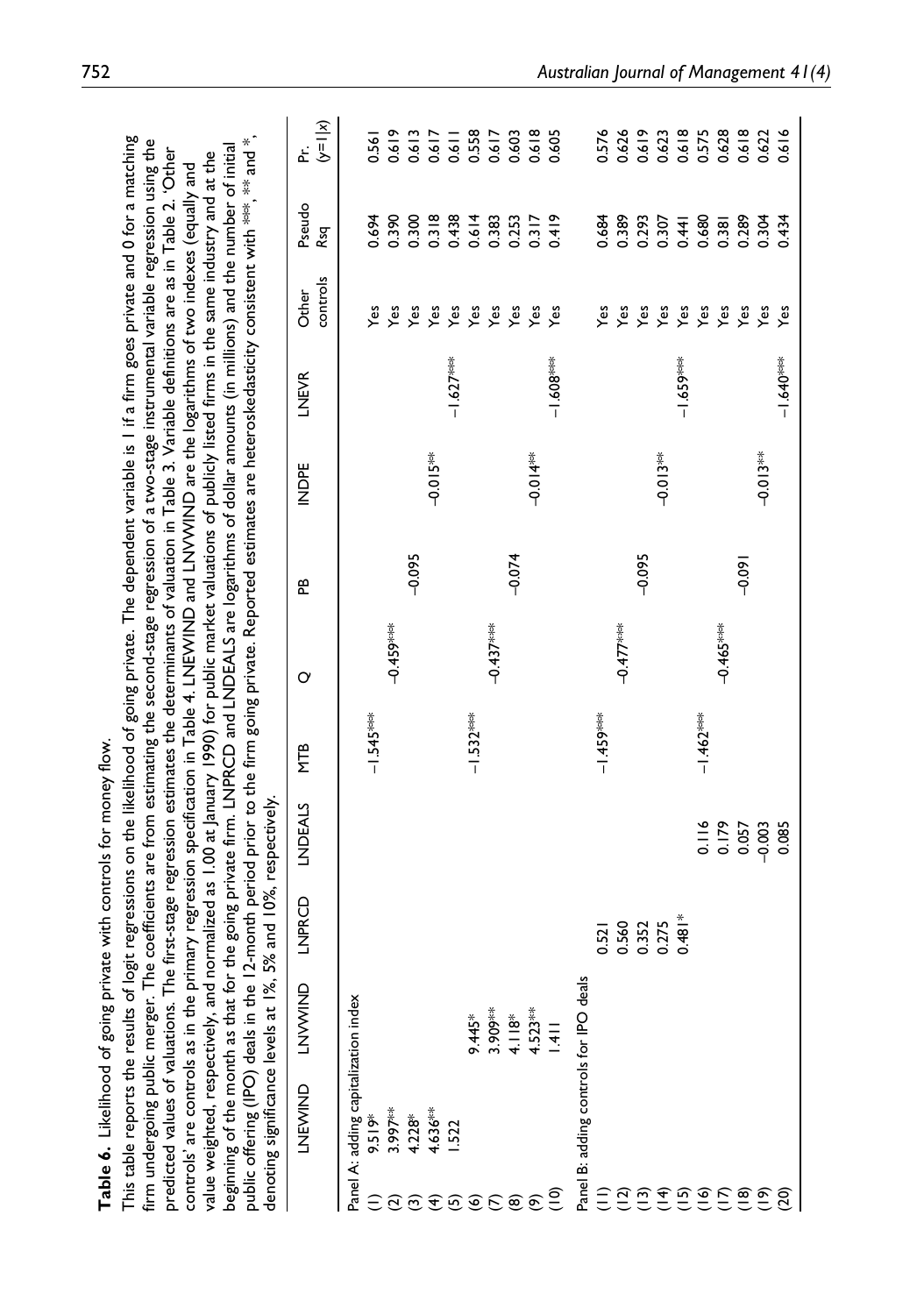**Table 7.** Likelihood of going private – subperiod analysis.

This table reports the results of logit regressions on the likelihood of going private based on samples drawn from various subperiods. The dependent variable is 1 if a firm goes private and 0 for a matching firm undergoing public merger. The coefficients are from estimating the second-stage regression of a two-stage instrumental variable regression using the predicted values of valuations. Control variables are included in regressions but not reported. The first-stage regression estimates the determinants of valuation in Table 3. Variable definitions are as in Table 2. Prob. change is the change in probability of going private for a onehalf standard deviation increase around the mean of the explanatory variables. Figures in the parentheses represent the standard error of estimate and are adjusted for clustering at the industry and year levels. Reported results are heteroskedasticity consistent with \*\*, \*\* and \*, denoting significance levels at 1%, 5% and 10%, respectively.

|                                                               | (1)         | (2)                                                        | (3)                 | (4)        | (5)                    | Prob.<br>change |
|---------------------------------------------------------------|-------------|------------------------------------------------------------|---------------------|------------|------------------------|-----------------|
|                                                               |             | Panel A: excluding early period of 1990-2001 ( $N = 214$ ) |                     |            |                        |                 |
| <b>MTB</b>                                                    | $-1.364***$ |                                                            |                     |            |                        | $-0.6964$       |
|                                                               | (0.227)     |                                                            |                     |            |                        |                 |
| Q                                                             |             | $-0.463***$<br>(0.0957)                                    |                     |            |                        | $-0.2906$       |
| PB                                                            |             |                                                            | $-0.086$<br>(0.079) |            |                        | $-0.0465$       |
| <b>INDPE</b>                                                  |             |                                                            |                     | $-0.013**$ |                        | $-0.0903$       |
|                                                               |             |                                                            |                     | (0.006)    |                        |                 |
| <b>LNEVR</b>                                                  |             |                                                            |                     |            | $-1.801***$<br>(0.299) | $-0.3303$       |
| Controls                                                      | Yes         | Yes                                                        | Yes                 | Yes        | Yes                    |                 |
| Pseudo Rsq                                                    | 0.681       | 0.407                                                      | 0.310               | 0.320      | 0.479                  |                 |
| Log-Lik                                                       | $-146.300$  | $-146.300$                                                 | $-146.300$          | $-146.300$ | $-146.300$             |                 |
| Prob. all 0                                                   | 0.000       | 0.00                                                       | 0.000               | 0.000      | 0.000                  |                 |
| Pr. (Priv.= $1 x$ )                                           | 0.583       | 0.623                                                      | 0.615               | 0.616      | 0.627                  |                 |
| Panel B: active period, 2005-2007 ( $N = 104$ )<br><b>MTB</b> | $-1.353***$ |                                                            |                     |            |                        | $-0.2472$       |
|                                                               | (0.238)     |                                                            |                     |            |                        |                 |
| Q                                                             |             | $-0.963***$                                                |                     |            |                        | $-0.1149$       |
| PB                                                            |             | (0.328)                                                    | $-0.019$            |            |                        | $-0.0039$       |
|                                                               |             |                                                            | (0.165)             |            |                        |                 |
| <b>INDPE</b>                                                  |             |                                                            |                     | 0.004      |                        | 0.0130          |
|                                                               |             |                                                            |                     | (0.016)    |                        |                 |
| <b>LNEVR</b>                                                  |             |                                                            |                     |            | $-2.838***$            | $-0.2269$       |
| Controls                                                      | Yes         | Yes                                                        | Yes                 | Yes        | (0.832)<br>Yes         |                 |
| Pseudo Rsq                                                    | 0.674       | 0.519                                                      | 0.391               | 0.392      | 0.668                  |                 |
| Log-Lik                                                       | $-47.74$    | $-47.740$                                                  | $-47.740$           | $-47.740$  | $-47.740$              |                 |
| Prob. all 0                                                   | 0.000       | 5.87e-09                                                   | I.52e-06            | I.48e-06   | 0                      |                 |
| Pr. (Priv.= $1 x$ )                                           | 0.932       | 0.935                                                      | 0.883               | 0.885      | 0.910                  |                 |

*(Continued)*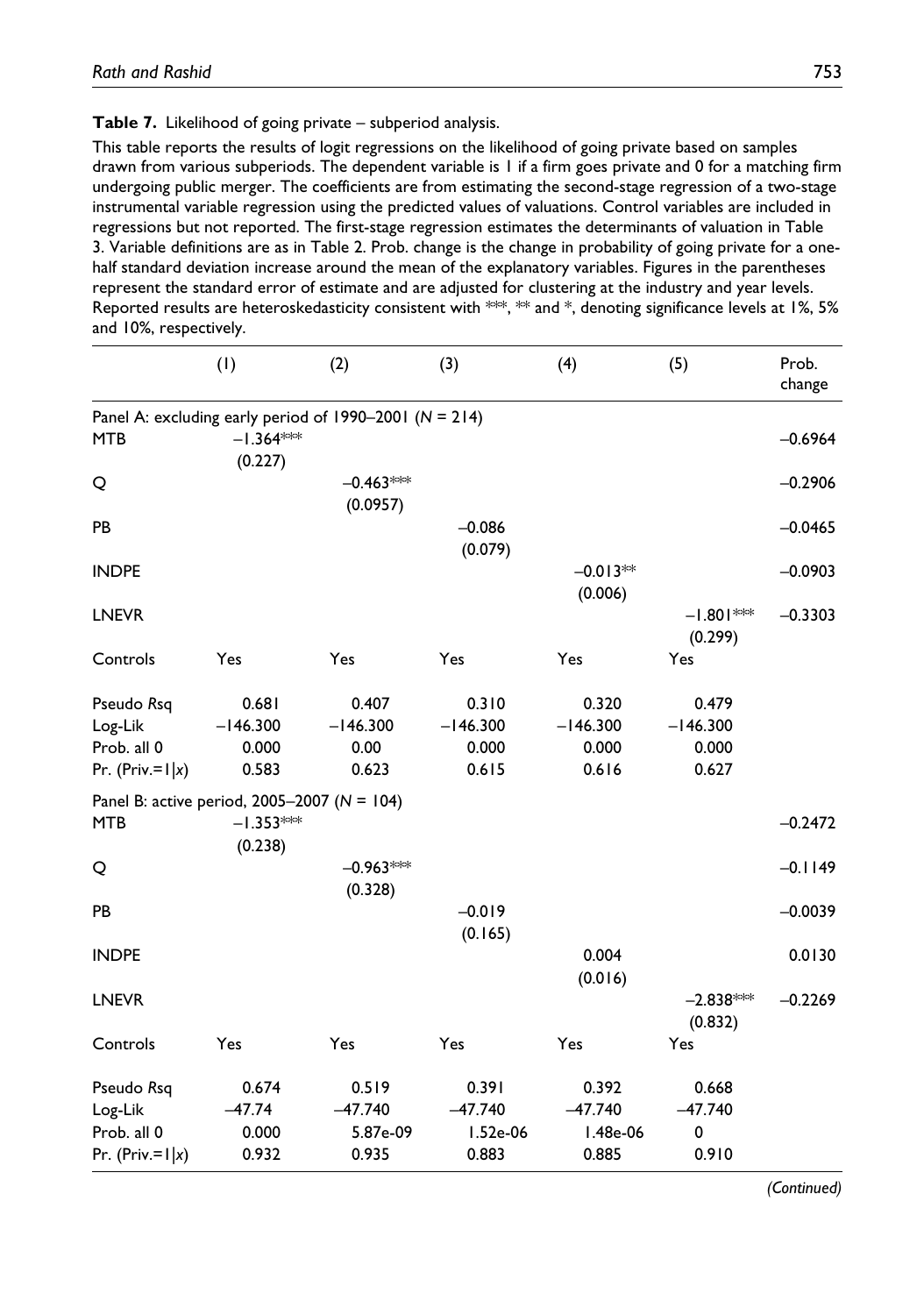|                                                 | (1)         | (2)         | (3)        | (4)        | (5)         | Prob.<br>change |
|-------------------------------------------------|-------------|-------------|------------|------------|-------------|-----------------|
| Panel C: excluding the GFC period ( $N = 218$ ) |             |             |            |            |             |                 |
| <b>MTB</b>                                      | $-1.578***$ |             |            |            |             | $-0.7030$       |
|                                                 | (0.261)     |             |            |            |             |                 |
| Q                                               |             | $-0.446***$ |            |            |             | $-0.2647$       |
|                                                 |             | (0.0909)    |            |            |             |                 |
| <b>PB</b>                                       |             |             | $-0.087$   |            |             | $-0.0377$       |
|                                                 |             |             | (0.091)    |            |             |                 |
| <b>INDPE</b>                                    |             |             |            | $-0.012**$ |             | $-0.0931$       |
|                                                 |             |             |            | (0.006)    |             |                 |
| <b>LNEVR</b>                                    |             |             |            |            | $-1.752***$ | $-0.2999$       |
|                                                 |             |             |            |            | (0.292)     |                 |
| Controls                                        | Yes         | Yes         | Yes        | Yes        | Yes         |                 |
| Pseudo Rsq                                      | 0.694       | 0.370       | 0.268      | 0.282      | 0.433       |                 |
| Log-Lik                                         | $-145.600$  | $-145.600$  | $-145.600$ | $-145.600$ | $-145.600$  |                 |
| Prob. all 0                                     | 0.000       | 0.00        | 0.000      | 0.000      | 0.000       |                 |
| Pr. (Priv.= $ x\rangle$ )                       | 0.694       | 0.673       | 0.664      | 0.670      | 0.669       |                 |

#### **Table 7.** (Continued)

In Table 8, the number of firms progressively decreases (increases) across the quintiles for PE firms (MA firms), as the overall sample is sorted according to INST. As noted earlier, this evidence could be indicative of private equity investors avoiding firms with higher institutional holding for at least two reasons. Firstly, private equity investors are unlikely to engage in transactions with a higher expected cost of protracted takeover contest and holdouts. Secondly, firms with a high level of institutional holding (and low valuation) could be correlated with managerial entrenchment, making these firms less attractive for private equity transactions, ceteris paribus.12 This is a subject for a separate future study. Overall, the results in Table 8 complement the study's main results that undervaluation is a key determinant of the decision to go private.

## **5. Conclusion**

This paper analyses the effect of information asymmetry and undervaluation on going-private transactions through private equity takeovers in Australia from 1990 to 2012. Amongst the main results, it is shown that private equity transactions are possibly triggered due to market undervaluation of firms, rather than information asymmetry. The results of a logit model reveal an inverse relationship between undervaluation and the firm's likelihood to go private, as compared to the likelihood of a public merger. The analysis suggests that private equity firms not only play an active role as investors, but also recognize the underlying value of corporations when capital markets may not. Given the evidence in this paper, it is probably reasonable to argue that the Qantas board and chairperson were correct in their response to the takeover bid of 2007. The evidence presented here is new and adds to prior Australian studies (Chapple et al., 2010; Eddey et al., 1996; Evans et al., 2005) in that the present study explicitly models the interplay between information asymmetry and undervaluation.

It is possible that the firm valuations are affected by characteristics of private equity firms. Cumming and Dai (2011) argue that reputable and large venture capital firms pay a lower price in their investments as these investee firms take advantage of their reputation and size to choose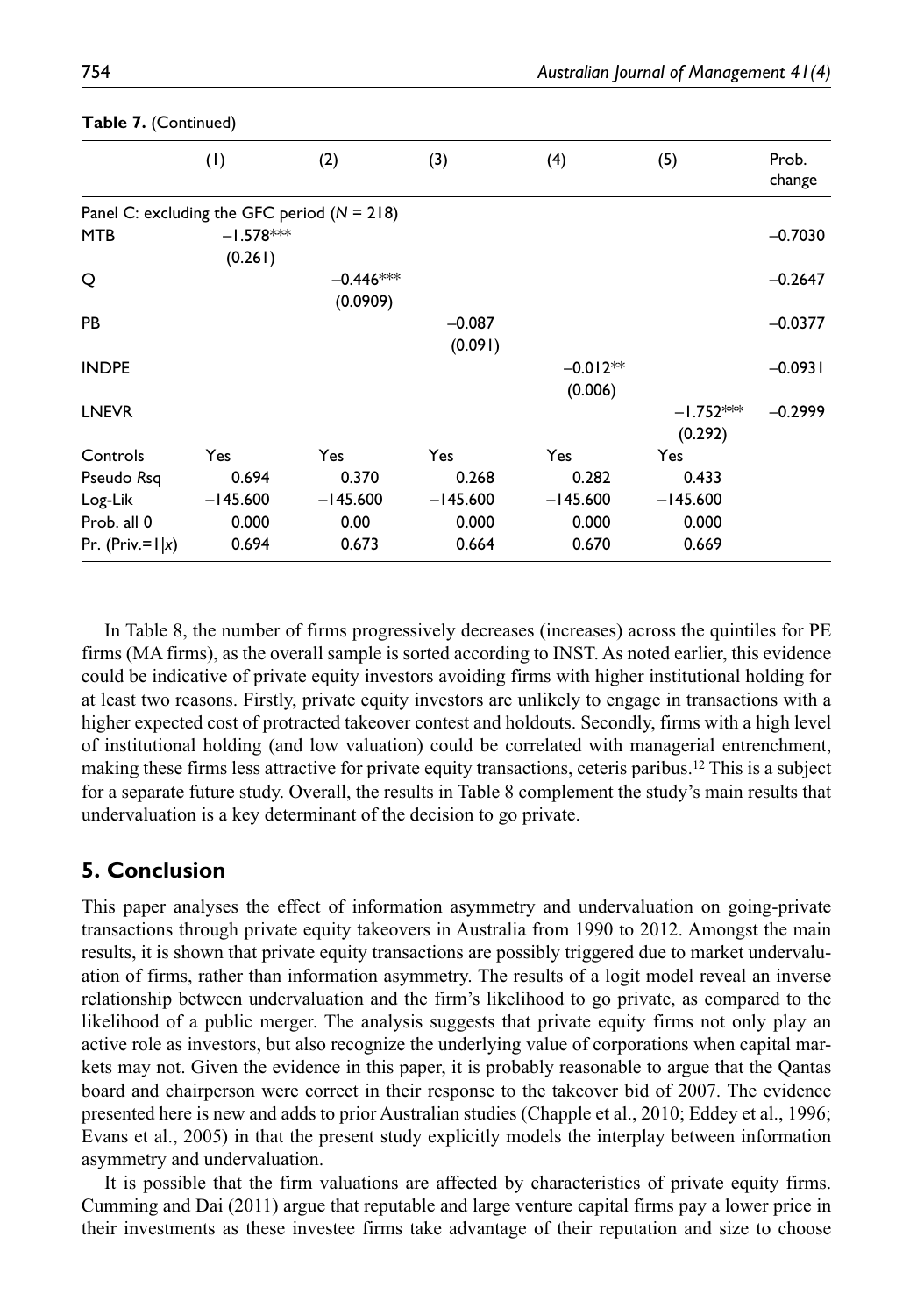|  |  | Table 8. Valuation and information asymmetry by quintiles. |  |  |
|--|--|------------------------------------------------------------|--|--|
|--|--|------------------------------------------------------------|--|--|

This table compares the quintile distribution of 264 firms undergoing private equity transaction public mergers between 1990 and 2012. PE represents the private equity sample and MA represents a matched public merger sample. Firms are grouped into quintiles according to the value of each of the variables. Variables are defined in Table 2.

|                                                                                                                                                                                                                                                                                                                                                                                                        | Q <sub>2</sub>                                                                                                                               | Q3        | Q4       | Q 5      | All |
|--------------------------------------------------------------------------------------------------------------------------------------------------------------------------------------------------------------------------------------------------------------------------------------------------------------------------------------------------------------------------------------------------------|----------------------------------------------------------------------------------------------------------------------------------------------|-----------|----------|----------|-----|
|                                                                                                                                                                                                                                                                                                                                                                                                        | 53                                                                                                                                           | 53        | 53       | 52       | 264 |
|                                                                                                                                                                                                                                                                                                                                                                                                        | 1.13                                                                                                                                         | 1.62      | 2.98     | 7.48     |     |
| 52 (39%)                                                                                                                                                                                                                                                                                                                                                                                               | 50 (37%)                                                                                                                                     | 27 (21%)  | 3(1%)    | $0(0\%)$ | 132 |
| 1(0%)                                                                                                                                                                                                                                                                                                                                                                                                  | 3(2%)                                                                                                                                        | 26 (19%)  | 50 (38%) | 52 (40%) | 132 |
|                                                                                                                                                                                                                                                                                                                                                                                                        | 0.68                                                                                                                                         | 1.08      | 1.84     | 1.73     |     |
|                                                                                                                                                                                                                                                                                                                                                                                                        | 34 (26%)                                                                                                                                     | 22 (17%)  | 21 (16%) | 9(6%)    | 132 |
| 67(5%)                                                                                                                                                                                                                                                                                                                                                                                                 | 19 (14.73%)                                                                                                                                  | 31 (22%)  | 32 (24%) | 43 (34%) | 132 |
|                                                                                                                                                                                                                                                                                                                                                                                                        | 1.00                                                                                                                                         | 1.50      | 2.23     | 6.62     |     |
| 24 (18%)                                                                                                                                                                                                                                                                                                                                                                                               | 34 (26%)                                                                                                                                     | 26(20.16) | 24 (18%) | 21 (16%) | 132 |
| 27 (20%)                                                                                                                                                                                                                                                                                                                                                                                               | 18 (13%)                                                                                                                                     | 25 (19%)  | 28 (21%) | 31(24%)  | 132 |
| 1.98                                                                                                                                                                                                                                                                                                                                                                                                   | 4.17                                                                                                                                         | 10.36     | 23.78    | 73.69    |     |
| 19 (13%)                                                                                                                                                                                                                                                                                                                                                                                               | 25 (19%)                                                                                                                                     | 37 (27%)  | 27 (20%) | 24 (18%) | 132 |
| 34 (26%)                                                                                                                                                                                                                                                                                                                                                                                               | 28 (20%)                                                                                                                                     | 16(11%)   | 26 (19%) | 28 (21%) | 132 |
|                                                                                                                                                                                                                                                                                                                                                                                                        | 0.21                                                                                                                                         | 0.64      | 1.04     | 1.86     |     |
|                                                                                                                                                                                                                                                                                                                                                                                                        | 41 $(31%)$                                                                                                                                   | 23 (18%)  | 11(8%)   | 10(8%)   | 132 |
| 6(4%)                                                                                                                                                                                                                                                                                                                                                                                                  | 12 (9%)                                                                                                                                      | 29 (21%)  | 42 (32%) | 42 (32%) | 132 |
|                                                                                                                                                                                                                                                                                                                                                                                                        | 0.36                                                                                                                                         | 0.32      | 0.44     | 0.63     |     |
|                                                                                                                                                                                                                                                                                                                                                                                                        | 32 (24%)                                                                                                                                     | 23 (17%)  | 14(10%)  | 14(11%)  | 132 |
| 4(3%)                                                                                                                                                                                                                                                                                                                                                                                                  | 21 (15%)                                                                                                                                     | 30 (22%)  | 39 (30%) | 38 (28%) | 132 |
| 13.21                                                                                                                                                                                                                                                                                                                                                                                                  | 16.66                                                                                                                                        | 17.98     | 19.21    | 21.16    |     |
| 16(11%)                                                                                                                                                                                                                                                                                                                                                                                                | 26 (19%)                                                                                                                                     | 31 (23%)  | 33 (25%) | 26 (20%) | 132 |
| 37 (27%)                                                                                                                                                                                                                                                                                                                                                                                               | 29 (20%)                                                                                                                                     | 22 (16%)  | 20 (14%) | 26 (20%) | 132 |
|                                                                                                                                                                                                                                                                                                                                                                                                        | 0.36                                                                                                                                         | 0.88      | 1.90     | 5.99     |     |
| 18(11%)                                                                                                                                                                                                                                                                                                                                                                                                | 25 (20%)                                                                                                                                     | 39 (28%)  | 27 (21%) | 23 (17%) | 132 |
|                                                                                                                                                                                                                                                                                                                                                                                                        | 28 (19%)                                                                                                                                     | 14 (10%)  | 26 (18%) | 29 (23%) | 132 |
|                                                                                                                                                                                                                                                                                                                                                                                                        | 1.67                                                                                                                                         | 2.125     | 2.69     | 3.41     |     |
|                                                                                                                                                                                                                                                                                                                                                                                                        | 33 (21%)                                                                                                                                     | 24 (20%)  | 21(16%)  | 28 (22%) | 132 |
|                                                                                                                                                                                                                                                                                                                                                                                                        | 20 (18%)                                                                                                                                     | 29 (19%)  | 32 (24%) | 24 (17%) | 132 |
| Quintile<br>Firms (N)<br>Quint. mean<br>PE (N, %)<br>MA (N, %)<br>Quint. mean<br>PE (N, %)<br>MA (N, %)<br>Quint. mean<br>PE (N, %)<br>MA (N, %)<br>Ouint. mean<br>PE (N, %)<br>MA (N, %)<br>Quint. mean<br>PE (N, %)<br>MA (N, %)<br>Quint. mean<br>PE (N, %)<br>MA (N, %)<br>Quint. mean<br>PE (N, %)<br>MA (N, %)<br>Quint. mean<br>PE (N, %)<br>MA (N, %)<br>Quint. mean<br>PE (N, %)<br>MA (N, %) | Q I<br>53<br>0.64<br>0.33<br>46 (35%)<br>0.47<br>$-0.37$<br>47 (36%)<br>0.11<br>49 (36%)<br>0.09<br>35 (27%)<br>0.85<br>26 (19%)<br>27 (20%) |           |          |          |     |

among available investments. In the context of this study, it is unlikely that these factors will be significant for two reasons. Firstly, our study is focused on 'triggers' of private equity takeover in which undervaluation acts as a catalyst for the firm in exiting the public market. Thereby the ability of the investee to pay a price for the firm is likely to be moderated by the desire of the firm to go private. Secondly, we are interested in the overall public valuation characteristics *before* the firm goes private, which is likely to be correlated but different from the valuations made by the private equity firms. In other results, at the firm-specific level, the current ratio, leverage and institutional holding are found to be highly significant in their explanatory powers to predict a private equity transaction as opposed to a public merger. This result is consistent with empirical literature, suggesting that going-private firms have a significantly higher level of liquidity (Carroll et al., 1988; Evans et al., 2005). The result pertaining to leverage suggests that private equity investors in Australia are opportunistic (Chapple et al., 2010) in taking advantage of financially distressed firms with low valuations. The fact that institutional holding is much lower for firms going private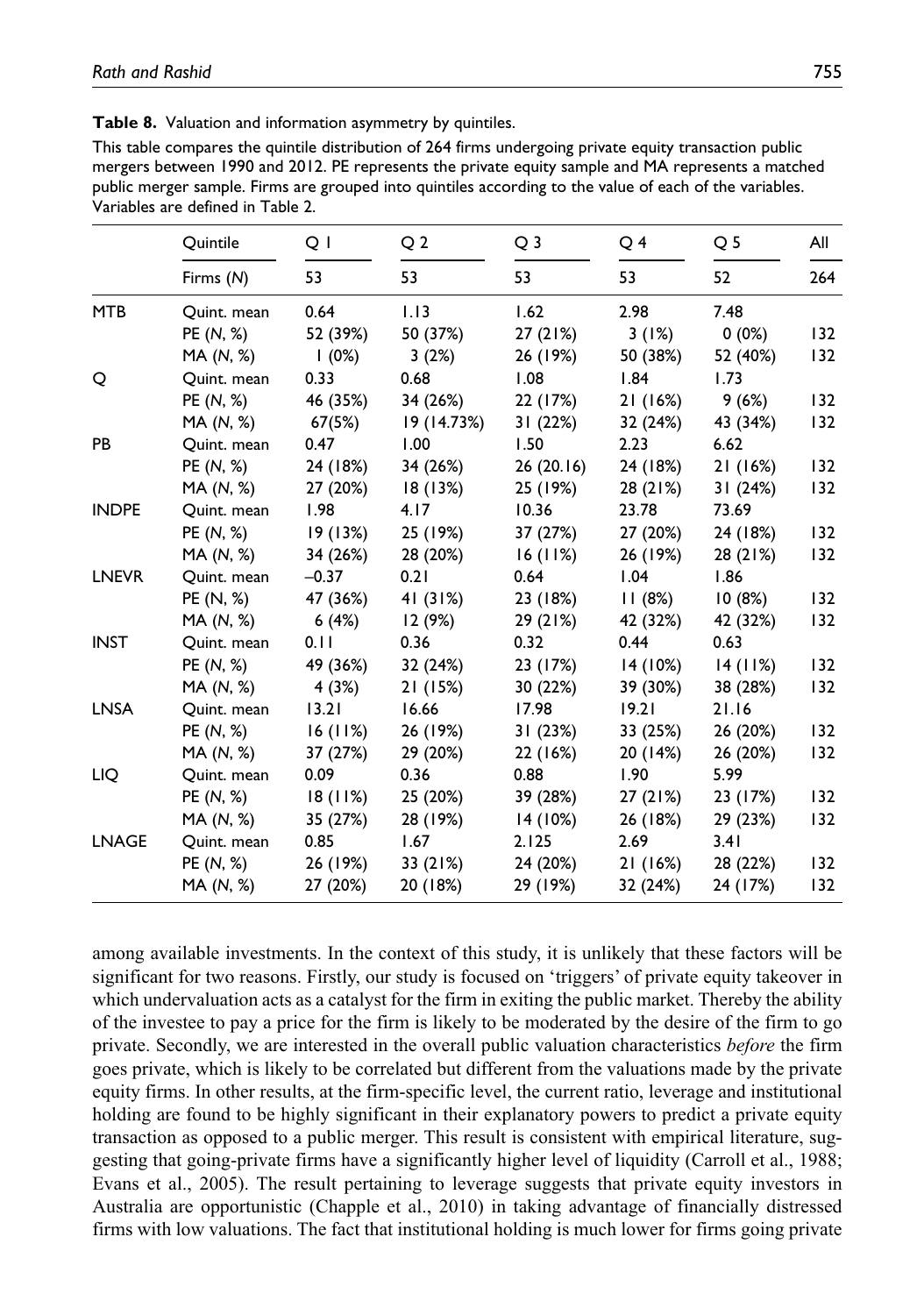reflects the lower probability of successful private equity takeover transactions in the presence of high institutional holdings. No evidence in support of a higher level of free cash flows was found. The analysis also suggests that capital expenditure is not an important driving factor in going private and this is consistent with prior empirical studies in the UK and USA (Opler and Titman, 1993; Weir et al., 2005b).

# **Funding**

This research received no specific grant from any funding agency in the public, commercial or not-for-profit sectors.

## **Notes**

- 1. Letter to Shareholders, Qantas Corporation, 10 February 2007.
- 2. Other, less commonly used, structures are syndicates, unit trusts and managed unit trusts.
- 3. Commonwealth of Australia, Senate Standing Committee on Economics, Private Equity investment in Australia, August, 2007.
- 4. Chapple et al. (2010) conjecture that private equity consortiums may shy away from the mining sector due to the higher riskiness of mining ventures.
- 5. Similar matching control firm designs, to avoid self-selection issues, are used in studies of takeovers. See Lehn and Poulsen (1989) and Halpern et al. (1999) for US data, Weir et al. (2005a, 2005b) for UK data and Henry (2004), Chapple et al. (2010) for Australian data, amongst others. Chapple et al. use a matching procedure broader than the one-to-one matching in other studies.
- 6. All variables are listed in the Appendix.
- 7. See Penman (2006) for a critique of and implementation issues associated with accounting valuation models in general.
- 8. An example of private equity bids for debt-induced distressed firms is the bid for Billabong International by the TPG private equity group. 'Billabong Chairman Ted Kunkel who two months ago announced a capital structure review of the debt laden retailer and manufacturer following a downgrade to earnings is understood to have received the offer of at least \$3 a share.' (Source: *The Australian Financial Review*, 16 February 2012, p.1.)
- 9. Our first-pass estimation included fixed effects for a calendar year. As the number of observations in some year groups is quite small, the logit estimation predicts outcomes in these groups perfectly. Given our small sample size, we therefore report the results without the year fixed-effect adjustments.
- 10. The coefficients are not strictly comparable as the marginal effect of the interaction terms in logit regressions is confounded with other covariates (Ai and Norton, 2003). We report and analyze the marginal effects below.
- 11. For our analysis, we use September 2007 to June 2009 as the GFC period.
- 12. An example of the protracted takeover contest of a firm with high institutional holding, which ultimately failed, is the private equity takeover attempt of Qantas in 2007.

# **References**

Ai C and Norton E (2003) Interaction terms in logit and probit models. *Economics Letters* 80: 123–129.

- Akerlof GA (1970) The market for "Lemons": Quality uncertainty and the market mechanism. *The Quarterly Journal of Economics* 84: 488–500.
- Amemiya T (1985) *Advanced Econometrics*. Oxford: Blackwell.
- Baker M and Wurgler J (2002) Market timing and capital structure. *Journal of Finance* 57: 1–32.
- Bessembinder H (1997) The degree of price resolution and equity trading costs. *Journal of Financial Economics* 45: 9–34.
- Bharath ST and Dittmar AK (2010) Why do firms use private equity to opt out of public markets? *Review of Financial Studies* 23: 1771–1818.
- Bugeja M and Sinelnikov K (2012) Public versus private takeovers of Australian stock exchange listed targets. *Australian Journal of Management* 37: 391–414.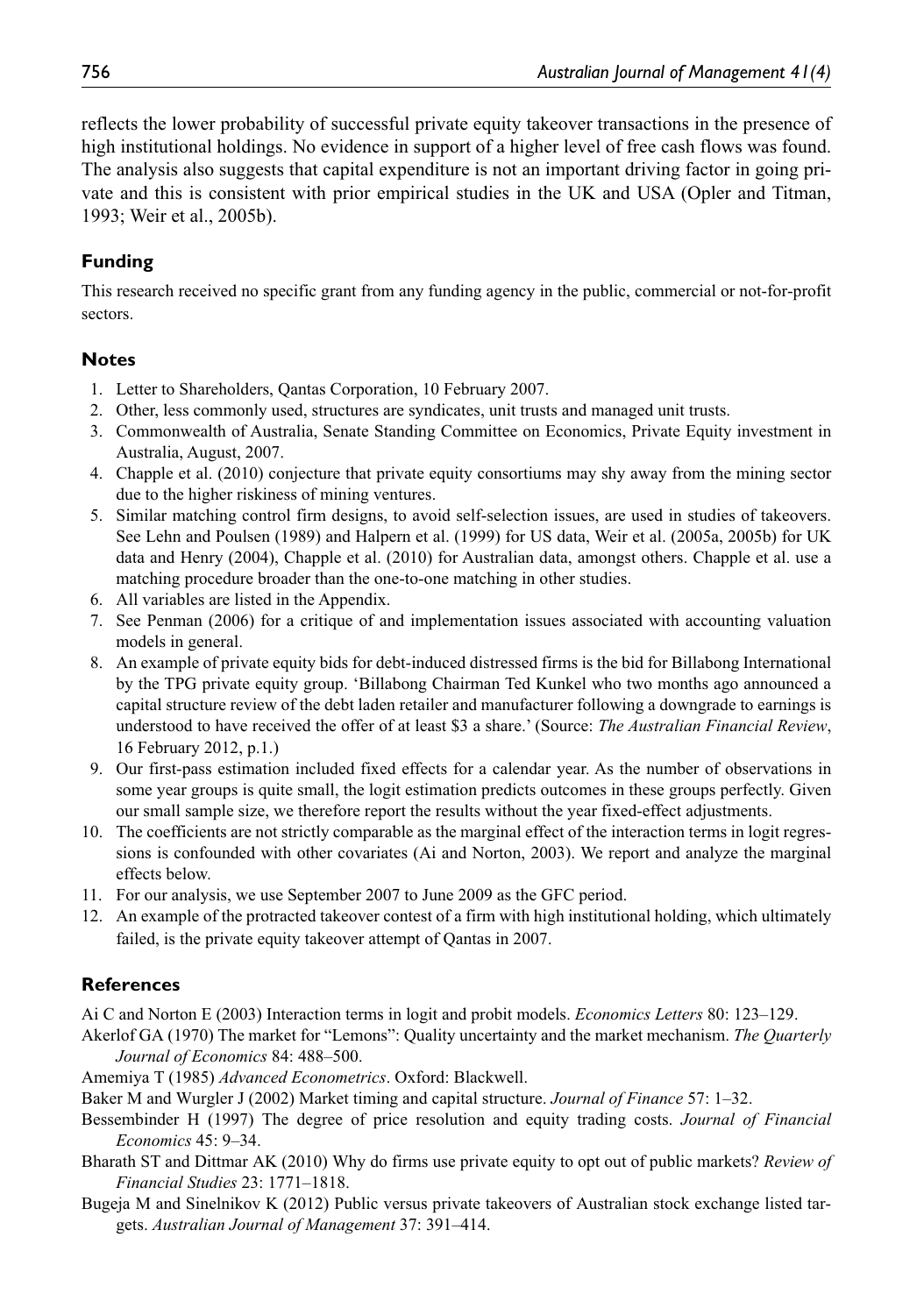- Campbell T (1979) Optimal investment financing decisions and the value of confidentiality. *Journal of Financial and Quantitative Analysis* 14: 913–924.
- Carroll A, Zumpano L and Elder H (1988) Acquisitions of the 1980's: A multiple logit analysis of leveraged buyout candidates. *Review of Financial Economics* 24: 20–31.
- Chang X, Dasgupta S and Hilary G (2006) Analyst coverage and financing decisions. *The Journal of Finance* 61: 3009–3048.
- Chang X, Dasgupta S and Hilary G (2009) The effect of auditor quality on financing decisions. *Accounting Review* 84: 1085–1117.
- Chapple L, Clarkson PM and King JJ (2010) Private equity bids in Australia: An exploratory study. *Accounting and Finance* 50: 79–102.
- Chemmanur TJ and Fulghieri P (1999) A theory of the going-public decision. *Review of Financial Studies* 12: 249–279.
- Chemmanur TJ, Paeglis I and Simonyan K (2009) The medium of exchange in acquisitions: Does the private information of both acquirer and target matter? *Journal of Corporate Finance* 15: 523–542.
- Clarkson PM, Pathan S and Tellam A (2015) Do private equity target firms exhibit less effectual governance structures? *Australian Journal of Management*. DOI: 10.1177/0312896214539817.
- Cosslet S (1981) Efficient estimation of discrete choice models. In: Manski C and McFadden D (eds) *Structural Analysis of Discrete Data with Econometric Applications*. Cambridge, MA: MIT Press, pp. 52–111.
- Cumming D (2007) Government policy towards entrepreneurial finance: Innovation investment funds. *Journal of Business Venturing* 22: 193–235.
- Cumming D and Dai N (2011) Fund size, limited attention and valuation of venture capital backed firms. *Journal of Empirical Finance* 18: 2–15.
- Cumming D and Johan S (2012) Venture's economic impact in Australia. SSRN eLibrary. Available at: [http://](http://papers.ssrn.com/sol3/papers.cfm?abstract_id=2194450) [papers.ssrn.com/sol3/papers.cfm?abstract\\_id=2194450](http://papers.ssrn.com/sol3/papers.cfm?abstract_id=2194450)
- Cumming D, Siegel DS and Wright M (2007) Private equity, leveraged buyouts and governance. *Journal of Corporate Finance* 13: 439–460.
- Damodaran A (2008) The anatomy of LBO: Leverage, control and value. SSRN eLibrary. Available at: [http://](http://papers.ssrn.com/sol3/papers.cfm?abstract_id=1162862) [papers.ssrn.com/sol3/papers.cfm?abstract\\_id=1162862](http://papers.ssrn.com/sol3/papers.cfm?abstract_id=1162862)
- Daniel K and Titman S (1997) Evidence on the characteristics of cross sectional variation in stock returns. *Journal of Finance* 52: 1–33.
- DeAngelo H, DeAngelo L and Rice E (1984) Going private: Minority freezeouts and stockholder wealth. *Journal of Law and Economics* 27: 367–402.
- Dong M, Hirshleifer D, Richardson S and Teoh S. (2006) Does investor misvaluation drive the takeover market? *Journal of Finance* 61: 725–762.
- Eddey PH, Lee KW and Taylor SL (1996) What motivates going private? An analysis of Australian firms. *Accounting and Finance* 36: 31–50.
- Evans J, Poa M and Rath S (2005) The financial and governance characteristics of Australian companies going private. *International Journal of Business Studies* 13: 1–24.
- Gompers P and Lerner J (2000) Money chasing deals? The impact of fund inflows on private equity valuation. *Journal of Financial Economics* 55: 281–325.
- Graham JR and Harvey CH (2001) The theory and practice of corporate finance: Evidence from the field. *Journal of Financial Economics* 60: 187–243.
- Greene W (2002) *Econometric Analysis*. 5th ed. Upper Saddle River, NJ: Prentice Hall.
- Hair JF, Anderson RE, Tatham RL and Black WC. (1995) *Multivariate Data Analysis*. 4th ed. Upper Saddle River, NJ: Prentice Hall.
- Halpern P, Kieschnick R and Rotenberg W (1999) On the heterogeneity of leveraged going private transactions. *Review of Financial Studies* 12: 281–309.
- Henry D (2004) Corporate governance and ownership structure of target companies and the outcome of takeovers. *Pacific-Basin Finance Journal* 12: 419–444.
- Kaplan SN (1989a) Management buyouts: Evidence on taxes as a source of value. *Journal of Finance* 44: 611–632.
- Kaplan SN (1989b) The effects of management buyouts on operating performance and value. *Journal of Financial Economics* 24: 217–254.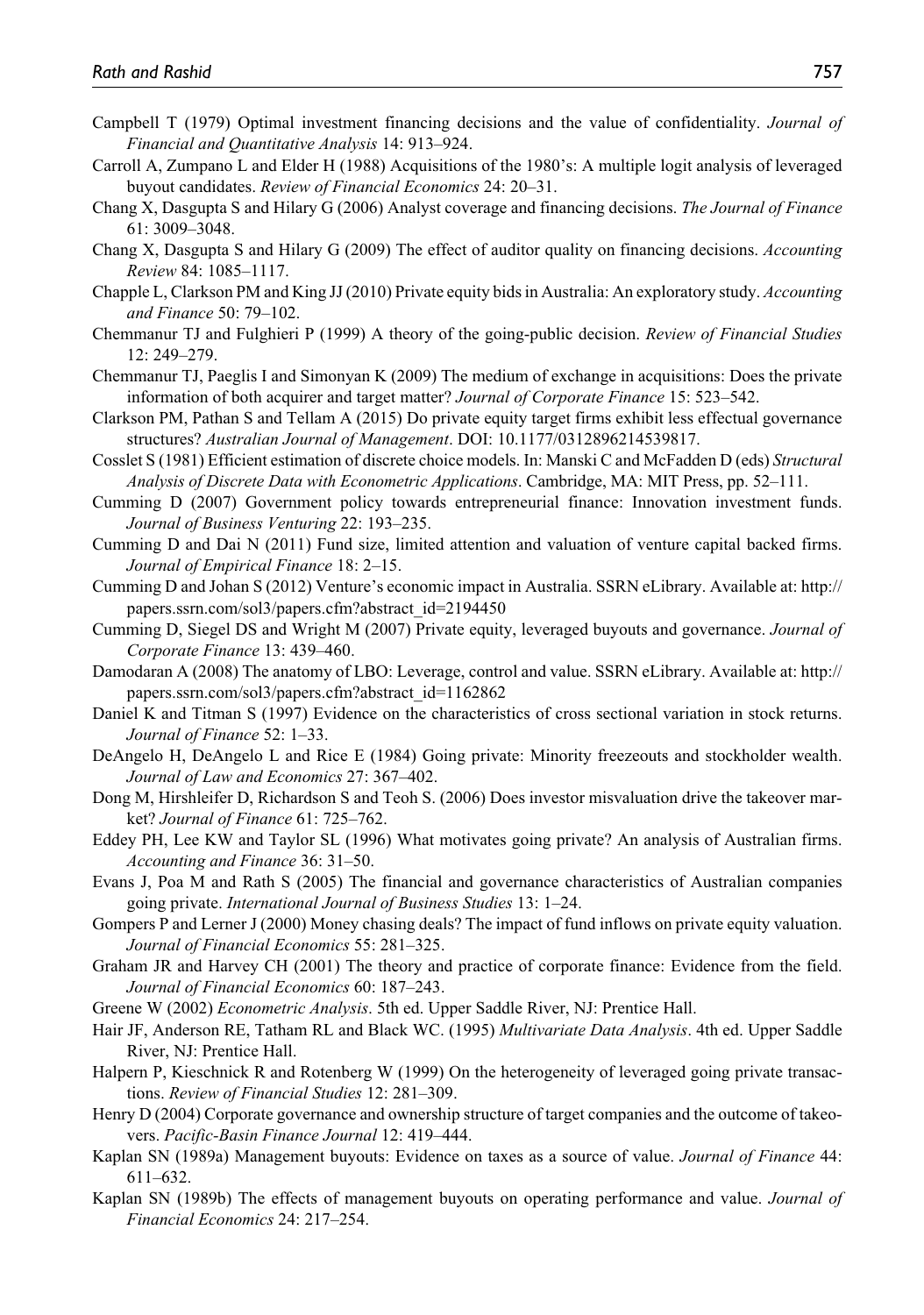- Kend M and Katselas D (2013) Private equity coming out of dark: The motivations behind private equity activity in Australia. *Qualitative research in Accounting and Management* 10: 172–191.
- Lehn K and Poulsen A (1989) Free cash flow and stockholder gain in going private transactions. *Journal of Finance* 44: 771–787.
- Leland H and Pyle D (1977) Information asymmetries, financial structure and financial intermediation. *Journal of Finance* 32: 371–387.
- Loughran T and Ritter JR (1995) The new issues puzzle. *Journal of Finance* 50: 23–51.
- Maddala GS (1991) *Limited-Dependent and Qualitative Variables in Econometrics*. New York, NY: Cambridge University Press.
- Metrick A and Yasuda A (2011) Venture capital and other private equity: A survey. *European Financial Management* 17: 619–654.
- Ohlson J (2005) On accounting-based valuation formulae. *Review of Accounting Studies* 10: 323–347.
- Opler T and Titman S (1993) The determinants of leveraged buyout activity: Free cash flow vs. financial distress costs. *Journal of Finance* 48: 1985–1999.
- Osborne S, Katselas D and Chapple L (2012) The preferences of private equity investors in selecting target acquisitions: An international investigation. *Australian Journal of Management* 37: 361–389.
- Palepu K (1990) Consequences of leveraged buyouts. *Journal of Financial Economics* 27: 247–262.
- Penman SH (2006) Handling valuation models. *Journal of Applied Corporate Finance* 18: 48–55.
- Renneboog LD, Simons T and Wright M (2007) Why do public firms go private in the UK? *Journal of Corporate Finance* 13: 591–628.
- Stromberg P (2007) The new demography of private equity. Swedish Institute for Financial Research, Stockholm School of Economics, CEPR, and NBER, December. [http://www.sifr.org/PDFs/](http://www.sifr.org/PDFs/stromberg(demography2008).pdf?q=predicting-ipo-failures-in-the-old-and-new-economies) [stromberg\(demography2008\).pdf?q=predicting-ipo-failures-in-the-old-and-new-economies](http://www.sifr.org/PDFs/stromberg(demography2008).pdf?q=predicting-ipo-failures-in-the-old-and-new-economies)
- Tabachnik BG and Fidell LS (1996) *Using Multivariate Statistics*. 3rd ed. New York: HarperCollins.
- Weir C, Laing D and Wright M (2005a) Incentive effects, monitoring mechanisms and the market for corporate control: An analysis of the factors affecting public to private transactions in the UK. *Journal of Business Finance and Accounting* 32: 909–943.
- Weir C, Laing D and Wright M (2005b) Undervaluation, private information, agency costs and the decision to go private. *Applied Financial Economics* 15: 947–961.

Wooldridge JM (2002) *Econometric Analysis of Cross Section and Panel Data*. Cambridge, MA: MIT Press.